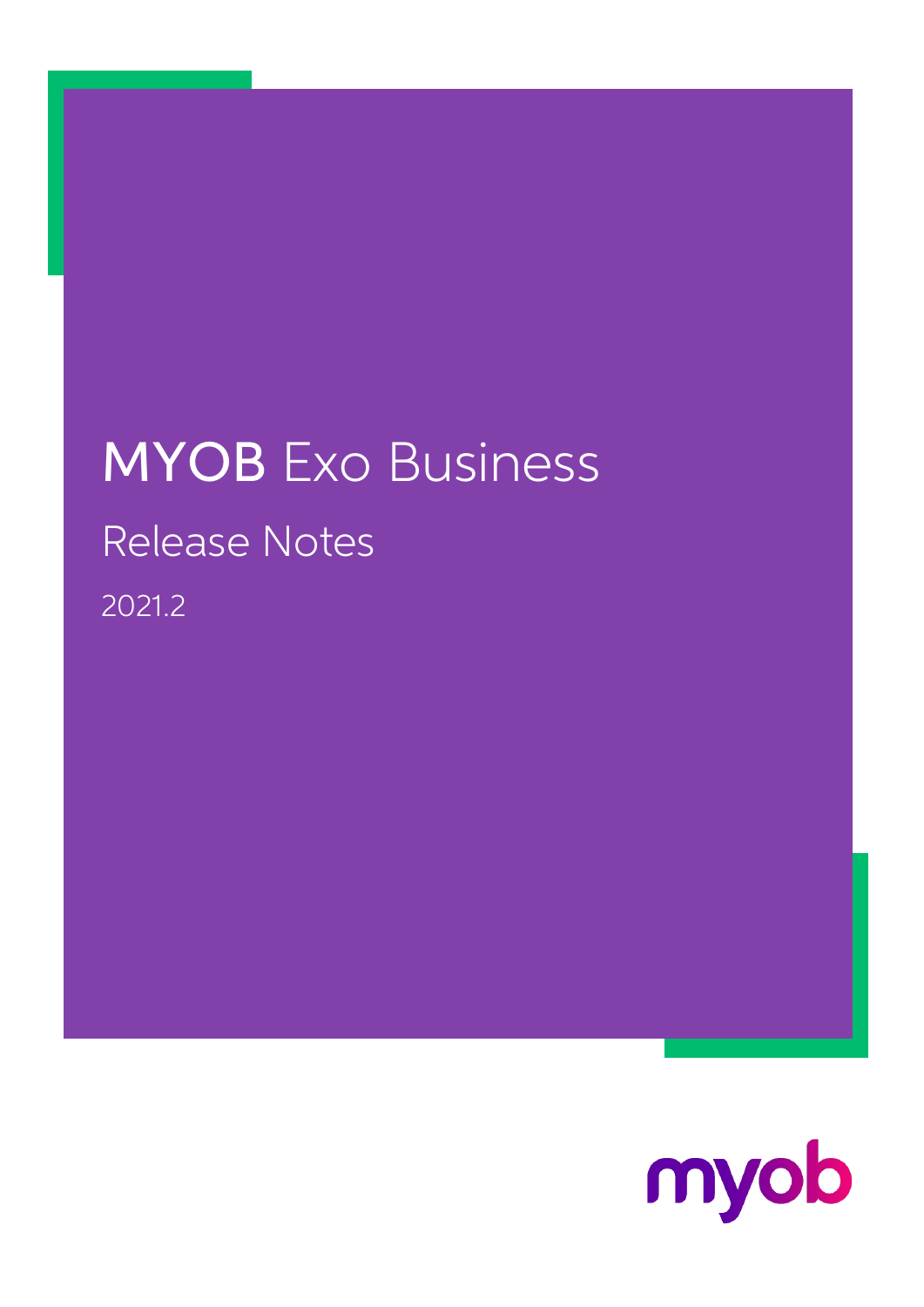# Contents

| Introduction        |   |
|---------------------|---|
|                     |   |
| Installation        | 2 |
|                     |   |
|                     |   |
|                     |   |
|                     |   |
|                     |   |
|                     |   |
| <b>New Features</b> | 4 |
|                     |   |
|                     |   |
|                     |   |
|                     |   |
|                     |   |
|                     |   |
|                     |   |
|                     |   |
|                     |   |
|                     |   |
|                     |   |
|                     |   |
|                     |   |
|                     |   |
|                     |   |
|                     |   |
|                     |   |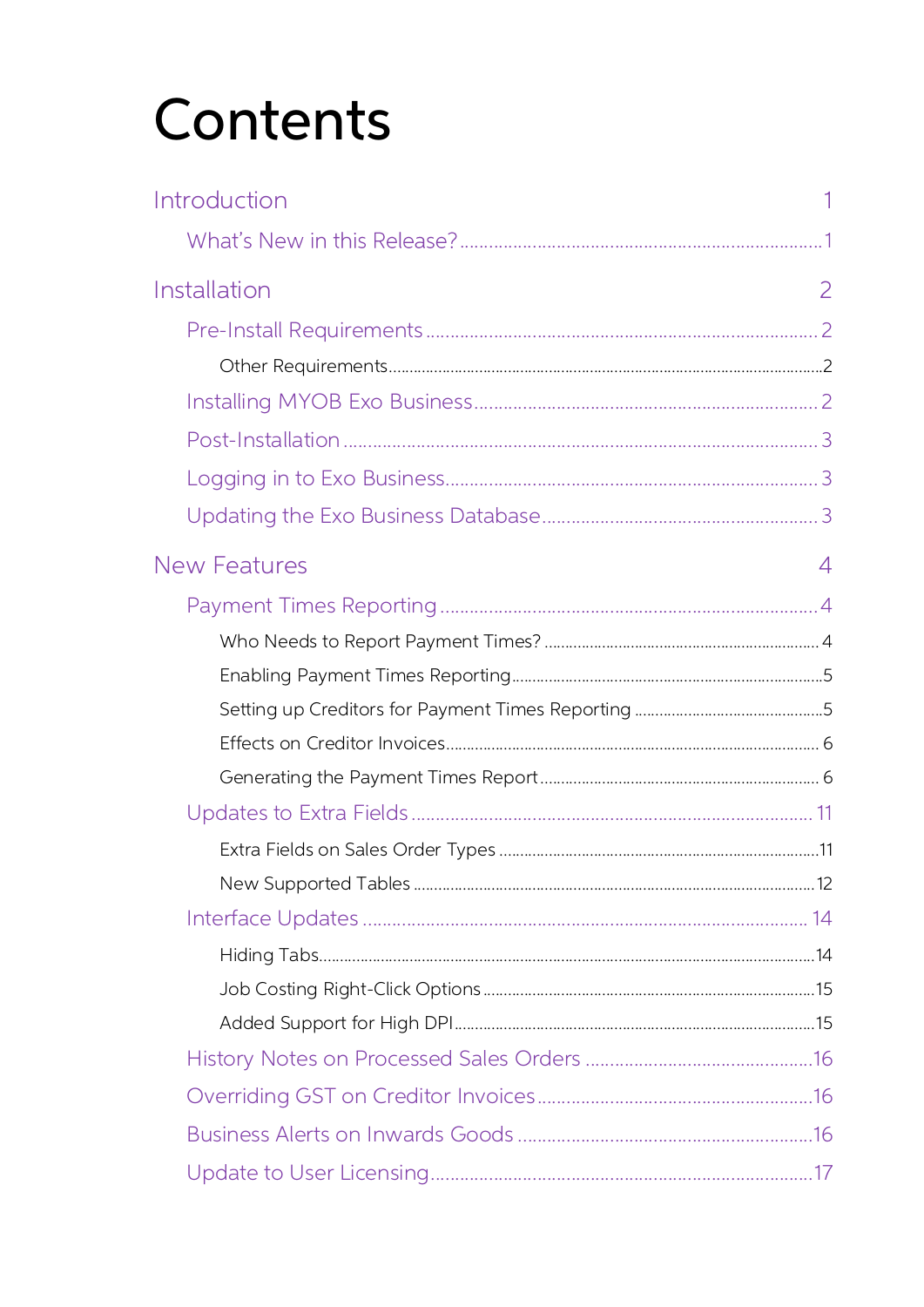| Resolved Issues              | 18 |
|------------------------------|----|
|                              |    |
|                              |    |
|                              |    |
|                              |    |
|                              | 20 |
|                              | 21 |
|                              |    |
| Known Issues                 | 22 |
| Appendix 1: Profile Settings | 23 |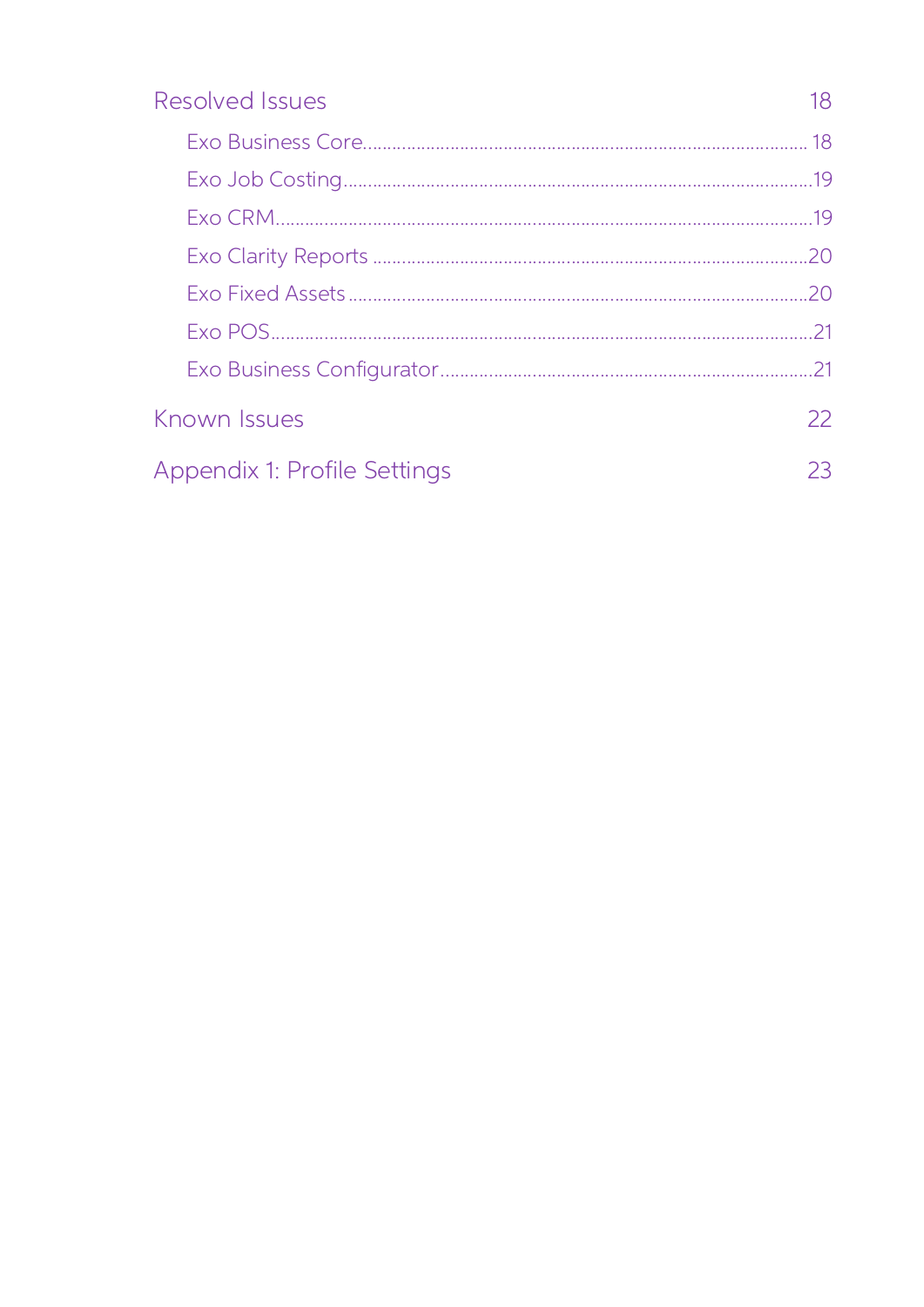# <span id="page-3-0"></span>Introduction

# <span id="page-3-1"></span>What's New in this Release?

The 2021.2 release updates the NZ GST Return to automatically retrieve information from the IRD. This release also updates the system's handling of deposits on Sales Orders to better support changing debtors on a Sales Ord

Several Exo Business modules now support High DPI scaling, which improves the user experience on scaled displays, and the email encryption options have been updated.<br>In addition, this release addresses issues identified in

The purpose of this document is to provide essential information on the installation and use of this release:

- The **Installation** section provides an overview of the installation process, including pre-installation requirements and post installation steps.
- The **New Features** section describes all new features introduced in this release.
- The **Resolved Issues** section describes all issues that have been addressed by this release.
- The Known Issues section details any issues in this release that have been identified as requiring attention.
- The **New Profile Settings** appendix at the end of this document summarises all changes to Exo Business profile settings included in this release.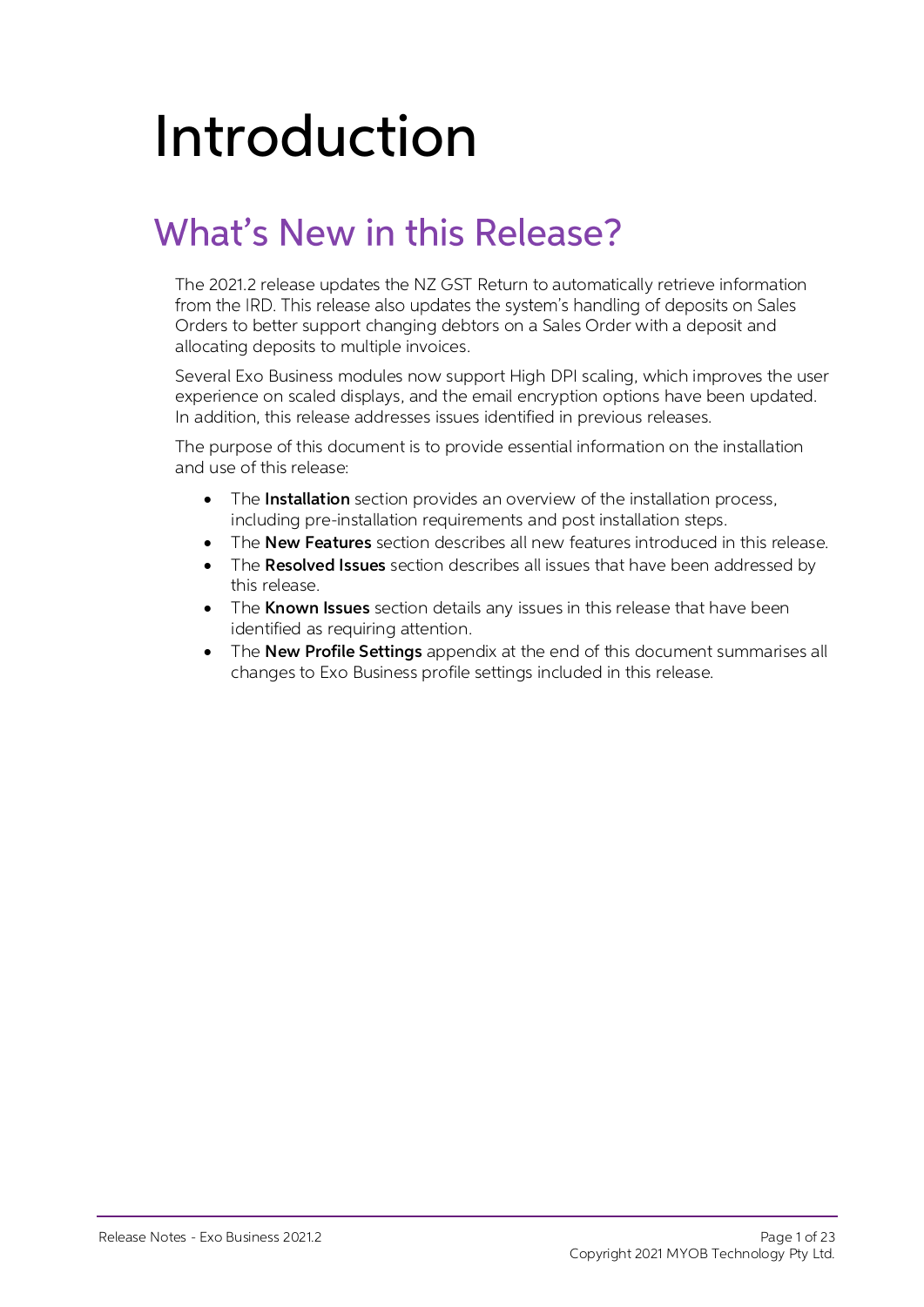# <span id="page-4-0"></span>Installation

# <span id="page-4-1"></span>Pre-Install Requirements

Minimum system requirements for PCs running MYOB Exo Business components are detailed below. See the <u>Minimum System Requirements page</u> on the Exo Business Education Centre for details about the requirements and supported

The performance of the Exo Business system is not assured if these requirements are not met. MYOB cannot assure performance if the Exo Business system is installed on a server that is already under load from other processe

### <span id="page-4-2"></span>Other Requirements

Certain features of MYOB Exo Business require one or more of the following:

- Internet access
- Microsoft Internet Explorer 7.0 or later
- Adobe® Acrobat Reader 7.0 or later

Microsoft Office connection requires Microsoft Word/Excel 2016.

Contact synchronisation requires Microsoft Outlook 2016.

This release of MYOB Exo Business requires **ExonetLib.dll** version 2020.2, which is installed with the application.

When installing manually with 64-bit Outlook integration, you must copy the file RwEasyMAPI64.exe from the Supporting Files\RapWare folder of the Exo Business DVD to the install directory. Register this file by running the following from a command prompt:

```
RwEasyMAPI64.exe /regserver
```
Note: The client installer does this automatically.

### <span id="page-4-3"></span>Installing MYOB Exo Business

Information on installing and upgrading MYOB Exo Business is available on the MYOB Exo Business Education Centre see the following pages:

- [Installing Exo Business](http://help.myob.com.au/exo/installexobusiness.htm)
- [Installing Exo Business Services](http://help.myob.com.au/exo/installexobusinessservices.htm)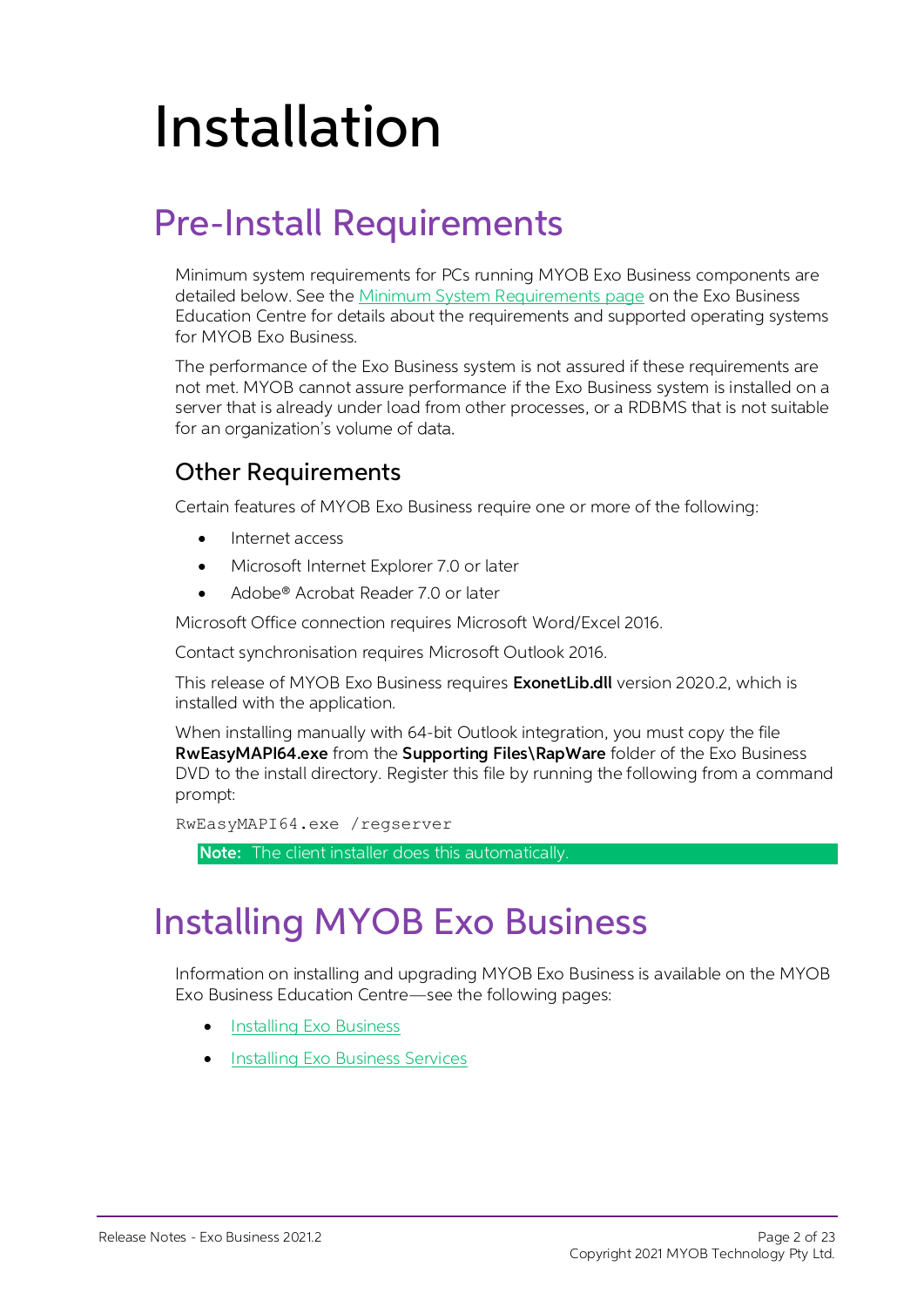## <span id="page-5-0"></span>Post-Installation

Once you've installed MYOB Exo Business, you must configure it for use. You can optionally migrate data into Exo Business from another MYOB product. The configuration and migration processes are detailed in the MYOB Exo Bu

## <span id="page-5-1"></span>Logging in to Exo Business

New MYOB Exo Business databases are installed with one or more default user<br>accounts. When logging in to Exo Business for the first time, you must supply the<br>following login details:

For a new blank database (EXO LIVE):

- $\bullet$  Default admin user = ExoAdmin
- Default admin password = ExoAdmin

For the demonstration database (EXO DEMO):

- Default admin user = ExoAdmin
- $\bullet$  Default admin password = ExoAdmin
- Default demo user = demo
- Default demo password = DEMO

Note: Passwords are case-sensitive, but login names aren't.

### <span id="page-5-2"></span>Updating the Exo Business Database

If you are upgrading from 2020.2 or later, the database upgrade process is trivial as<br>nearly all of the changes are to the user interface.<br>If however, you are upgrading from a version of MYOB Exo Business before release<br>20

You'll need to run the database update utility to apply the changes. While the process<br>to update Exo Business hasn't changed, there is an additional step to convert columns<br>in the database to their Unicode equivalents.

Before updating client databases, partners must read the <u>MYOB Exo Business 2019.4.1</u><br>Upgrade - Unicode Database Conversion whitepaper. The whitepaper details steps that you must carry out before performing the update.

Note: Prior to updating to Exo Business 2020.3, you <u>must</u> backup the database.<br>The changes that the update makes to the database schema cannot be undone.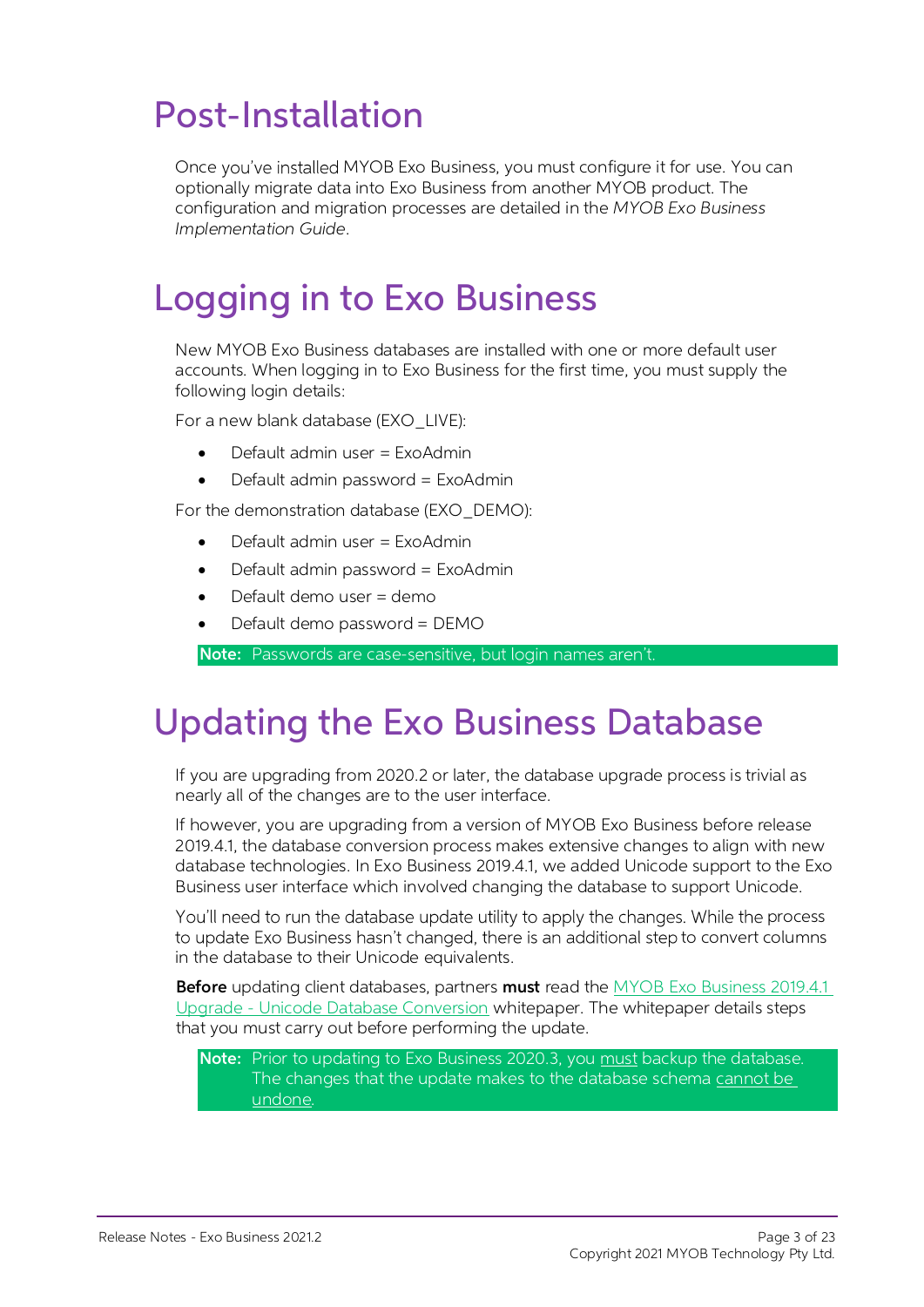# <span id="page-6-0"></span>New Features

## <span id="page-6-1"></span>Payment Times Reporting

The Payment Times Reporting Scheme (PTRS) is a method of reporting to the<br>Australian Government Department of Industry, Science, Energy, and Resources<br>(DISER) based on the time taken for a large business to make a payment

Note:For more information, see "Payment Times Reporting Scheme" on the [DISER website](https://www.industry.gov.au/regulations-and-standards/payment-times-reporting-scheme).

### <span id="page-6-2"></span>Who Needs to Report Payment Times?

Only Large Businesses need to perform this reporting, and only on bills they have received from the Small Businesses they deal with. A Large Business is defined as a business that:

- earns over \$100m in revenue for the last financial year, or;
- is part of a group that has earned over \$100m for the last financial year, and this company earns more than \$10m, and;
- is registered to operate in Australia.

A Small Business is defined as a business that:

- has annual revenue <\$10mil, and;
- is registered to operate in Australia, and;
- is registered on the DISER tool for small businesses.

The Payment Times Reporting Scheme commenced on 1 January 2021. It requires<br>businesses to submit a report on their payment terms and practices. Reports are due<br>each six months of an income year, within three months of the

PTRS reports are uploaded to the **Payment Times Reporting Portal website**. You will need a myGovID to log in to the portal. The PTRS report consists of two files:

- The PTR Template, which is a CSV file containing data on all of your payment information. Exo Business produces this file—see "Generating the Payment [Times Report](#page-8-1)" on page 6.
- The Responsible Member Declaration Template, which is a Word document<br>containing signatures and associated declarations. The template for this<br>document can be downloaded from the Payment Times Reporting Portal<br>website—look

Seethe page *"How to report"* for information on how to log in and complete the PTRS report.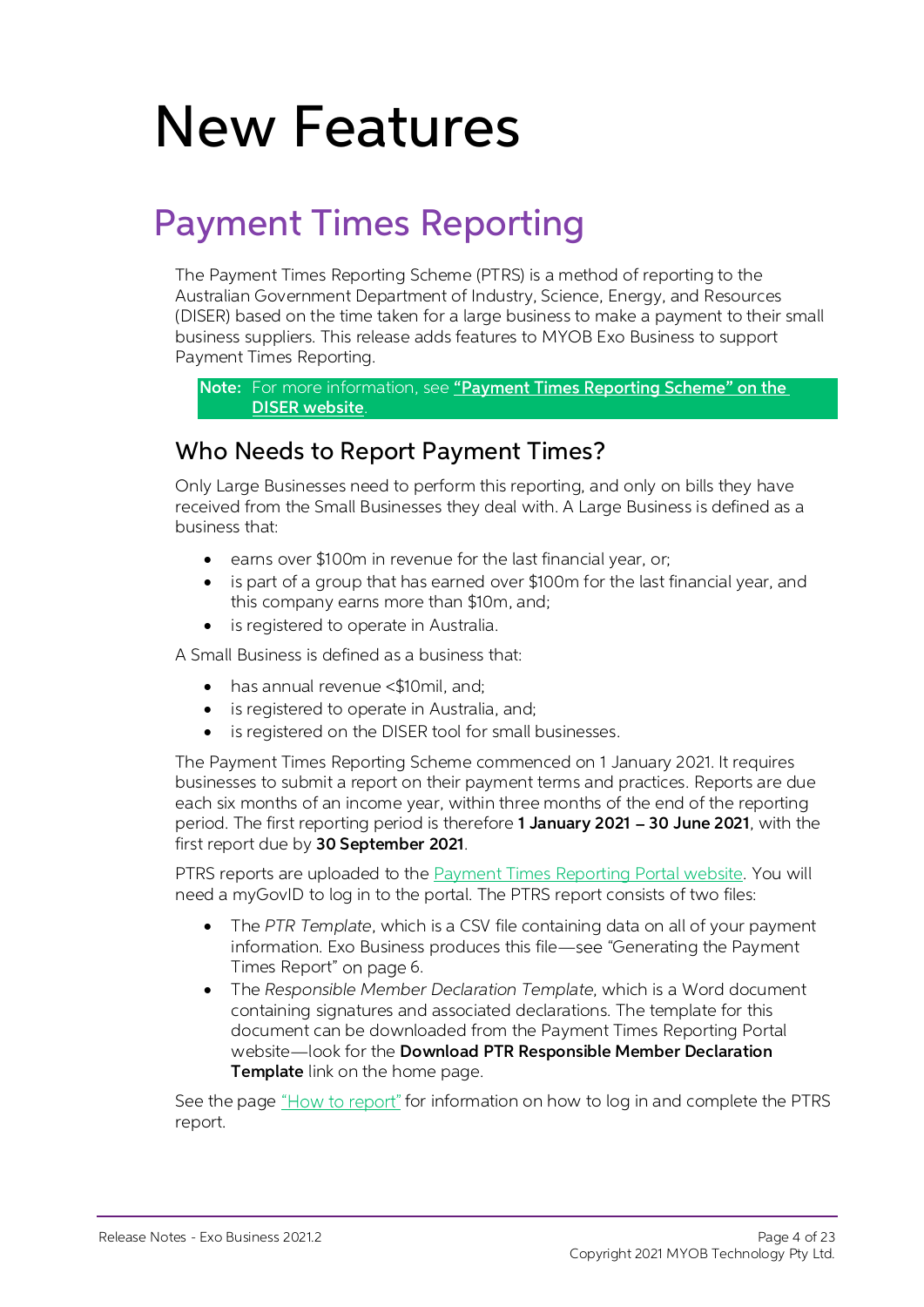### <span id="page-7-0"></span>Enabling Payment Times Reporting

If you qualify as a Large Business, you must activate the PTRS features in MYOB Exo<br>Configurator at Company > Company Settings. Tick the **Required to Report under<br>PTRS** box if you are a Large Business who is required to re

| <b>CX</b>                      |                                   | MYOB Exo Configurator - Demo Mode                                                     |                                     |                      |  | □ | $\times$ |  |
|--------------------------------|-----------------------------------|---------------------------------------------------------------------------------------|-------------------------------------|----------------------|--|---|----------|--|
| File Account Window Help       |                                   |                                                                                       |                                     |                      |  |   |          |  |
| ង្គ្រឹ                         |                                   | Gompany Essential B Admin YY System PY Profiles En Forms PR Staff & Utilities         |                                     |                      |  |   |          |  |
| $\vee$ Company<br>Registration | Save & Cancel                     |                                                                                       |                                     |                      |  |   |          |  |
| <b>Company Details</b>         | Company name:                     | $\left\vert \begin{array}{c} 0 \\ 0 \\ 0 \end{array} \right\vert$<br>MOTOPARTZ.COM.AU |                                     |                      |  |   |          |  |
|                                | Postal address:                   | <b>PO BOX 6894</b>                                                                    |                                     |                      |  |   |          |  |
|                                |                                   | <b>YORK ST</b>                                                                        |                                     |                      |  |   |          |  |
|                                |                                   | <b>SYDNEY</b>                                                                         |                                     |                      |  |   |          |  |
|                                |                                   | $\sqrt{\ }$ Street address is the same as postal address                              |                                     |                      |  |   |          |  |
|                                | <b>Street address:</b>            | <b>PO BOX 6894</b>                                                                    |                                     |                      |  |   |          |  |
|                                |                                   | <b>YORK ST</b>                                                                        |                                     |                      |  |   |          |  |
|                                |                                   | <b>SYDNEY</b>                                                                         |                                     |                      |  |   |          |  |
|                                |                                   |                                                                                       |                                     |                      |  |   |          |  |
|                                |                                   |                                                                                       |                                     |                      |  |   |          |  |
|                                |                                   |                                                                                       |                                     |                      |  |   |          |  |
|                                | Post Code:                        |                                                                                       | Locality:                           |                      |  |   |          |  |
|                                | Country:                          | Australia<br>$\checkmark$                                                             | <b>State Code:</b>                  | $\checkmark$         |  |   |          |  |
|                                | Phone number:                     | 02-8234-2800                                                                          | Fax number:                         | 02-8234-2899         |  |   |          |  |
|                                | <b>Email address:</b>             | info@motopartz.com.au                                                                 | <b>Web Site:</b>                    | www.motopartz.com.au |  |   |          |  |
|                                | A.B.N.:                           | 123-084-217                                                                           | <b>ATO Branch Code:</b>             |                      |  |   |          |  |
|                                | <b>Bank account:</b>              | 123333-321646313-50                                                                   | Business Reference Number: 12345678 |                      |  |   |          |  |
|                                | Account name:                     | MOTOPARTZ.COM                                                                         |                                     |                      |  |   |          |  |
|                                | Payee Number:                     |                                                                                       | 10000                               |                      |  |   |          |  |
|                                | Biller Name/Code: - 1. NOT ACTIVE |                                                                                       | Required to Report under PTRS       |                      |  |   |          |  |
|                                |                                   |                                                                                       |                                     |                      |  |   |          |  |
|                                |                                   |                                                                                       |                                     |                      |  |   |          |  |
| Motopartz.com.au               | ExoAdmin<br>Demo                  |                                                                                       |                                     |                      |  |   |          |  |

### <span id="page-7-1"></span>Setting up Creditors for Payment Times Reporting

Once PTRS features have been enabled, you can set PTRS options on Creditor<br>accounts. A new **PTRS Small Business** option is available on the Details 2 tab of the<br>Creditor Account Details window. Tick this box if the Credito

You can tick this box manually if the Creditor qualifies as a Small Business, or it can be set automatically by the Payment Times Reporting tool—see "[Generating the Payment Times Report](#page-8-1)" on page 6.

| <b>EB</b> Creditor Account Details                                                                                                                      |                             |                        |  |                                                        |                   |                              |                                       |  |  |  |  | X              |
|---------------------------------------------------------------------------------------------------------------------------------------------------------|-----------------------------|------------------------|--|--------------------------------------------------------|-------------------|------------------------------|---------------------------------------|--|--|--|--|----------------|
| Eile Navigate Help                                                                                                                                      |                             |                        |  |                                                        |                   |                              |                                       |  |  |  |  | Œ              |
| □ New   □ Save ⊠ Save & Exit ⊗ Cancel   Ⅲ   ■   ■   ■   ■   ★ 〈 〉 > →                                                                                   |                             |                        |  |                                                        |                   |                              |                                       |  |  |  |  |                |
| $A/C$ No: $8$                                                                                                                                           |                             | Name: AUSSIE CAR PARTS |  |                                                        |                   |                              |                                       |  |  |  |  | <b>OVERDUE</b> |
| Details 1 Details 2 Contacts Transactions Orders Serials Discounts/Prices Notes History Notes Documents Analysis Relationships Opportunities Activities |                             |                        |  |                                                        |                   |                              |                                       |  |  |  |  |                |
| Payment                                                                                                                                                 |                             |                        |  |                                                        | <b>GST</b>        |                              |                                       |  |  |  |  |                |
| <b>Default Payment Type:</b>                                                                                                                            | <b>D/CREDIT</b>             |                        |  | $\checkmark$                                           | A.B.N.:           |                              |                                       |  |  |  |  |                |
| <b>BSB Acc#</b>                                                                                                                                         | 435-543<br>01023-3165465-00 |                        |  | <b>Override GST rate:</b><br>26.0% CAP PURCH - IMPORTS |                   |                              |                                       |  |  |  |  |                |
| <b>Bank Account Name:</b>                                                                                                                               | <b>AUSSIE PART LAND</b>     |                        |  |                                                        |                   |                              |                                       |  |  |  |  |                |
| <b>Statement Text:</b>                                                                                                                                  |                             |                        |  |                                                        |                   | <b>□ PTRS Small Business</b> | <b>Payment Times Reporting Scheme</b> |  |  |  |  |                |
| <b>Miscellaneous</b>                                                                                                                                    |                             |                        |  |                                                        |                   |                              |                                       |  |  |  |  |                |
| Default Invoice Mode:                                                                                                                                   | GL                          |                        |  |                                                        | <b>Memmurence</b> |                              | Send M-Powered Payment Remittances    |  |  |  |  |                |
| Primary Lead Time:                                                                                                                                      |                             |                        |  | 14                                                     |                   |                              |                                       |  |  |  |  |                |
| Secondary Lead Time:                                                                                                                                    |                             |                        |  |                                                        |                   |                              |                                       |  |  |  |  |                |
|                                                                                                                                                         |                             |                        |  |                                                        |                   |                              |                                       |  |  |  |  |                |
| <b>lote:</b> To be included in PTRS reports, Creditor accounts must have an ABN                                                                         |                             |                        |  |                                                        |                   |                              |                                       |  |  |  |  |                |

recorded. Before generating PTRS reports, review your Creditor accounts and ensure that they have ABNs.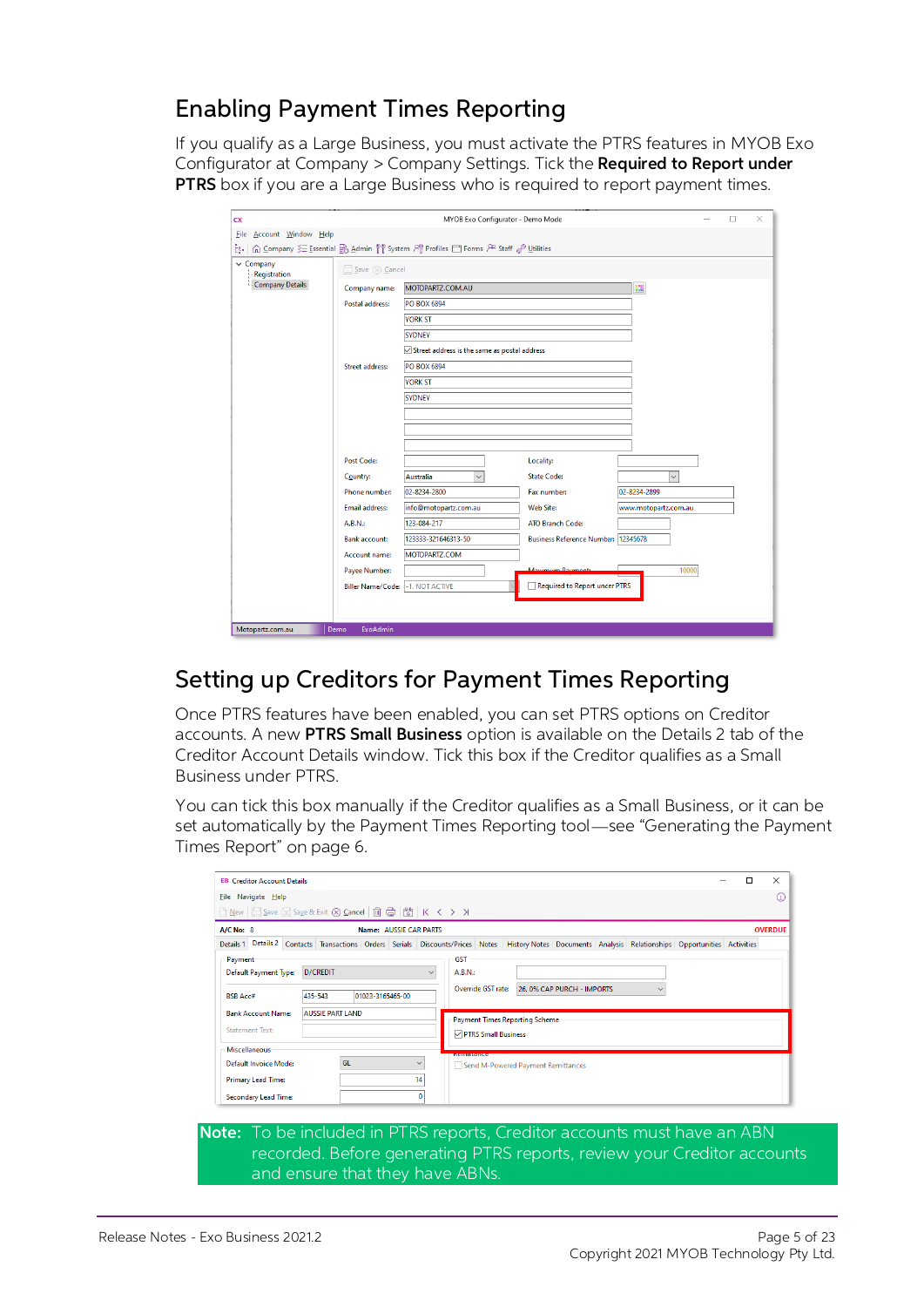### <span id="page-8-0"></span>Effects on Creditor Invoices

A new **Invoice Received** field is available on the Creditor Invoice Entry window, so you can record when you received the invoice for PTRS reporting. This field defaults to the invoice date, but you can edit it if necessar

| <b>EB</b> Creditor Invoice Entry                                            |               |                           |                    |                                            |                                                                                       | $\times$<br>$\Box$ |
|-----------------------------------------------------------------------------|---------------|---------------------------|--------------------|--------------------------------------------|---------------------------------------------------------------------------------------|--------------------|
| File Utilities Help                                                         |               |                           |                    |                                            |                                                                                       | ⊕                  |
| □ New   □ Save (x) Cancel   A Goods Receipt +   Actions + 8 Toggle Mode   目 |               |                           |                    |                                            |                                                                                       |                    |
| <b>Account: MISC PURCHASES</b>                                              |               |                           | Alert:             |                                            |                                                                                       | Mode: GL           |
| Invoice Payments Documents                                                  |               |                           |                    |                                            |                                                                                       |                    |
|                                                                             |               |                           |                    |                                            |                                                                                       |                    |
| Account: 0. MISC PURCHASES                                                  |               |                           |                    | Salesperson: 8. EXO BUSINESS ADMIN ACCOUNT |                                                                                       |                    |
| ⊞▼<br>02.06.2021<br>Invoice date:                                           | Invoice no:   |                           | Age:               | 0. June 2021<br>$\checkmark$               | 02.06.2021<br><b>Invoice Received:</b>                                                | $\blacksquare$     |
| ⊪<br>Payment due:<br>02.06.2021                                             | Order no:     |                           | AUD:               | $\mathbf{1}$                               |                                                                                       |                    |
| Job code:                                                                   | Location:     | 1. Sydney<br>$\checkmark$ | Branch:            | $\checkmark$<br>0. SYDNEY                  |                                                                                       |                    |
|                                                                             |               |                           |                    |                                            |                                                                                       |                    |
| Code<br>Description<br>Type                                                 | @Price<br>Qty | Disc % Total<br>GST       | <b>Gross Total</b> |                                            | Job Code Cost Type Cost Group Batch Code Options Branch No Analysis ^<br>$\cdots$ GST |                    |
|                                                                             |               |                           |                    |                                            |                                                                                       |                    |
|                                                                             |               |                           |                    |                                            |                                                                                       |                    |
|                                                                             |               |                           |                    |                                            |                                                                                       |                    |
|                                                                             |               |                           |                    |                                            |                                                                                       |                    |
|                                                                             |               |                           |                    |                                            |                                                                                       |                    |
|                                                                             |               |                           |                    |                                            |                                                                                       |                    |
|                                                                             |               |                           |                    |                                            |                                                                                       |                    |
|                                                                             |               |                           |                    |                                            |                                                                                       |                    |
|                                                                             |               |                           |                    |                                            |                                                                                       |                    |
|                                                                             |               |                           |                    |                                            |                                                                                       |                    |
|                                                                             |               |                           |                    |                                            |                                                                                       | $\checkmark$       |
| $\left\langle \right\rangle$                                                |               |                           |                    |                                            |                                                                                       | $\,$               |
| <b>Invoice Totals:</b>                                                      |               |                           |                    | Sub total:                                 | 0.00<br>Payments:                                                                     | 0.00               |
|                                                                             |               |                           |                    | <b>GST</b> total                           | 0.00<br>Outstanding:                                                                  | 0.00               |
| Manual Rounding: 0.00                                                       |               |                           |                    | Invoice total:                             | 0.00<br>Change:                                                                       | 0.00               |
| Motopartz.com.au                                                            |               |                           |                    |                                            |                                                                                       |                    |

Note: It is your responsibility to ensure that all invoice dates are entered correctly.

### <span id="page-8-1"></span>Generating the Payment Times Report

A new Payment Times Reporting utility is available—you can add this utility to a<br>dropdown menu using MYOB Exo Configurator. The utility lets you enter the<br>necessary details and generate a PTRS report file, which can then b

The utility also lets you verify and update which Creditor accounts count as Small Businesses for PTRS.

The basic workflow for using the utility is:

- 1. Open the Payment Times Reporting utility and click **Export** to generate a CSV file containing the ABNs entered for all Creditor accounts in your system.
- 2. Upload this file to the Small Business Identification tool on the **Payment Times** Reporting Portal website.
- 3. The Small Business Identification tool will return a CSV file containing only<br>those ABNs from your export file belonging to businesses that count as Small<br>Businesses under PTRS. Return to the Payment Times Reporting uti Import to import this file into Exo Business. This will automatically tick the PTRS Small Business setting of all Creditor accounts whose ABNs are included in the import file.
- 4. Enter all required details into the tabs of the Payment Times Reporting utility (see the sections below), then click **Calculate** to generate the PTRS report CSV file.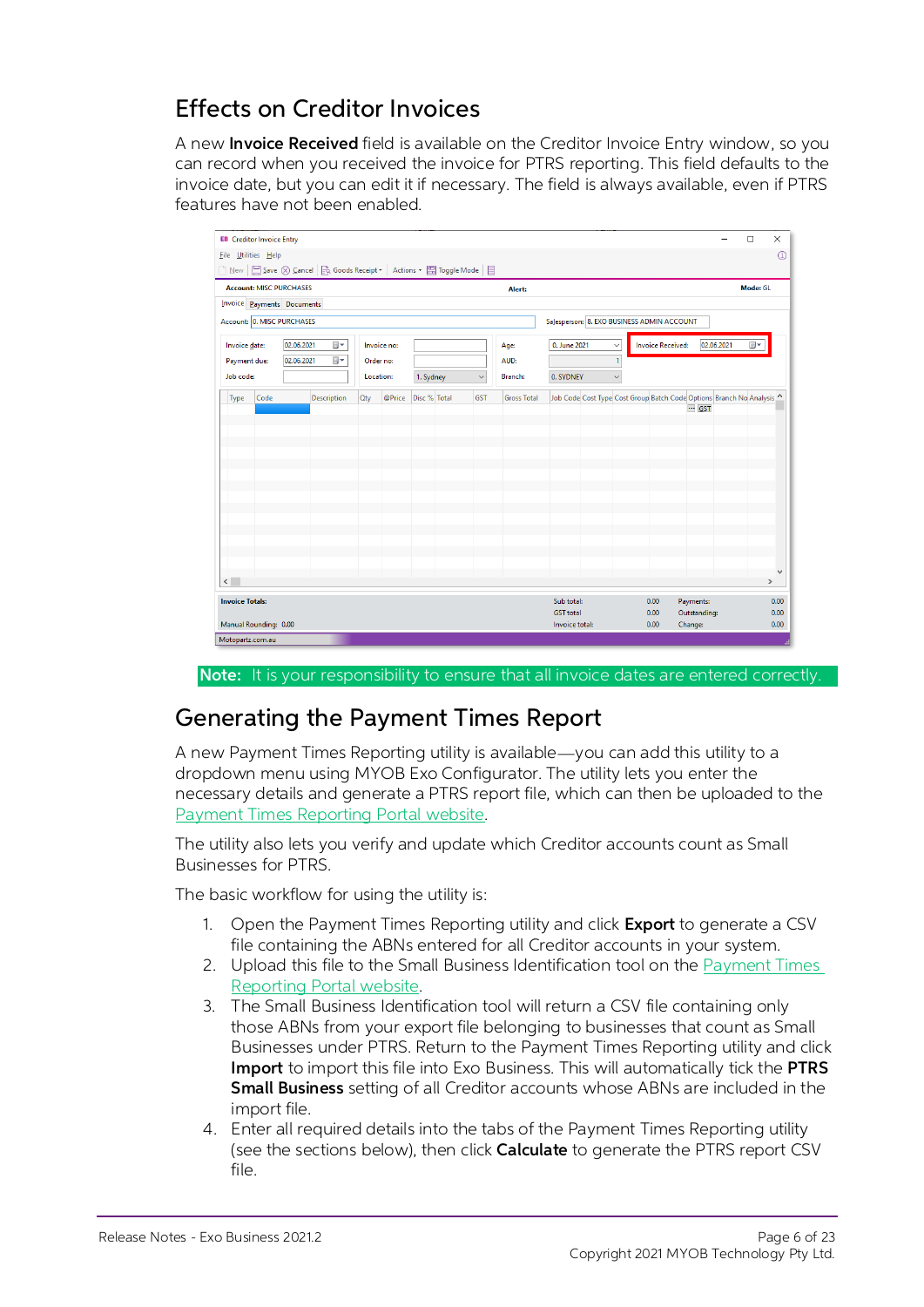5. Upload this file and the Responsible Member Declaration Template file to the [Payment Times Reporting Portal.](https://paymenttimes.industry.gov.au/)

Details on the Payment Times Reporting utility are divided across four tabs:

- Company Details
- Payment Details
- Arrangements
- Reporting

Most of the details you enter will stay the same from reporting period to reporting period, so a **Save** button is available to save the contents of each tab for future use.

#### Company Details

This tab contains details of your company (defaults are taken from the Company Details screen in MYOB Exo Configurator), and details of the corporation or group that it belongs to, if any.

|                                                           | $\Box$ Save $\otimes$ Cancel $\Box$ $\Box$ Import $\bigoplus$ Export $\boxplus$ Calculate |  |
|-----------------------------------------------------------|-------------------------------------------------------------------------------------------|--|
| Company Details   Payment Details   Arrangements   Report |                                                                                           |  |
| Reporting Entity                                          |                                                                                           |  |
| Name:                                                     | Motopartz.com.au                                                                          |  |
| ABN:                                                      | 123-084-217<br>ACN:                                                                       |  |
| <b>Business Industry Code:</b>                            |                                                                                           |  |
| Change of Accounting Period: 02.06.2021                   | ▦▾                                                                                        |  |
| Change of Business Name:                                  |                                                                                           |  |
|                                                           |                                                                                           |  |
|                                                           |                                                                                           |  |
|                                                           |                                                                                           |  |
|                                                           |                                                                                           |  |
| <b>Controlling Corporation</b>                            |                                                                                           |  |
|                                                           |                                                                                           |  |
| Name:                                                     |                                                                                           |  |
|                                                           |                                                                                           |  |
| ABN:                                                      | ACN:                                                                                      |  |
|                                                           |                                                                                           |  |
| Head Entity                                               |                                                                                           |  |
|                                                           |                                                                                           |  |
| Name:                                                     |                                                                                           |  |
| ABN:                                                      | ACN:                                                                                      |  |
|                                                           |                                                                                           |  |
| Details of Entities Below the Reporting Threshold         |                                                                                           |  |
|                                                           |                                                                                           |  |
|                                                           |                                                                                           |  |
|                                                           |                                                                                           |  |
|                                                           |                                                                                           |  |

**Note:**The **Business Industry Code** is the Australian and New Zealand Standard<br>Industrial Classification (ANZSIC) code for your company. To find your ANZSIC<br>code, see the **Business industry code tool on the ATO website**.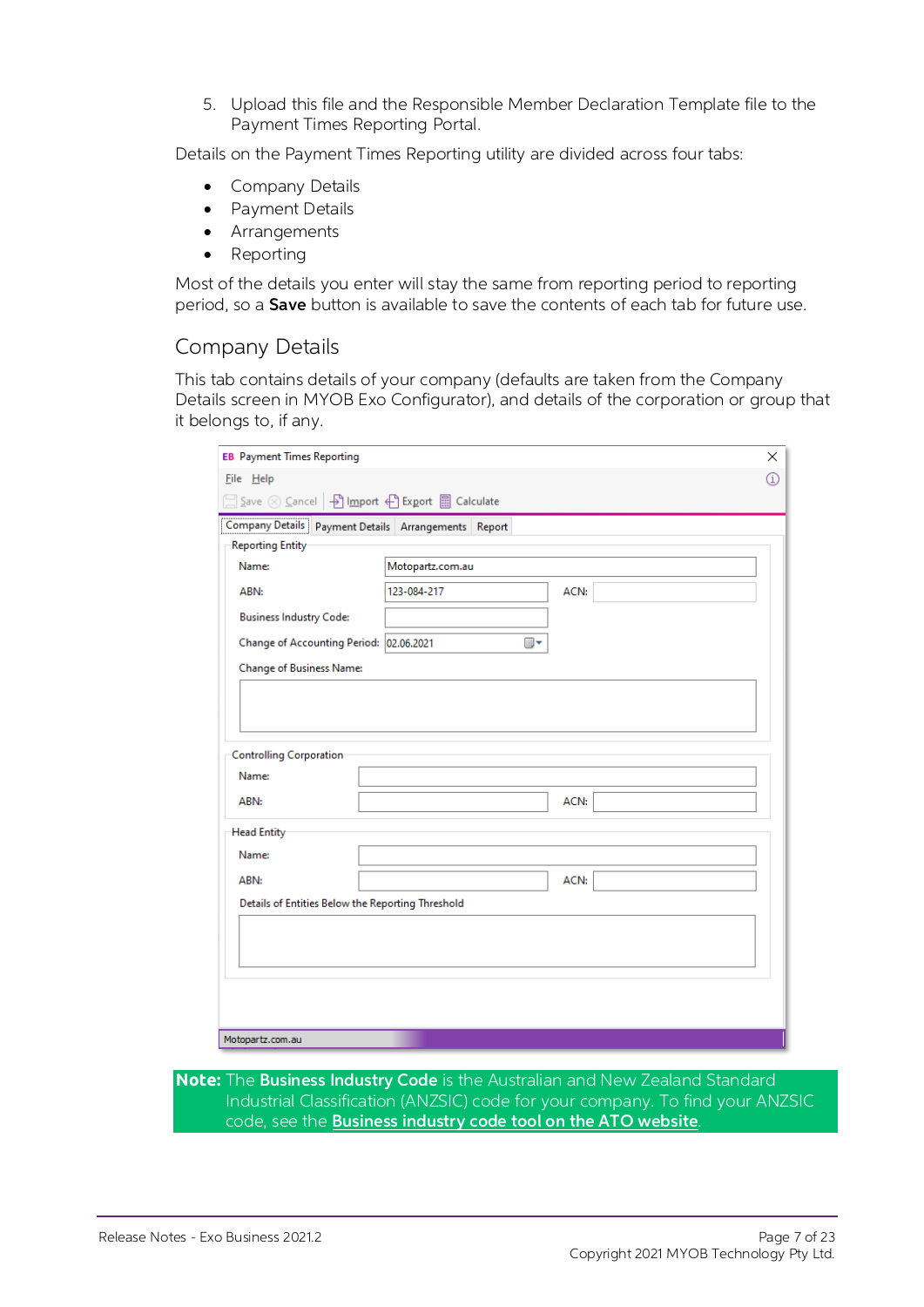#### Payment Details

This tab contains information on the standard, shortest and longest paying periods offered for inclusion in your contracts with your Small Business Creditors.

| <b>EB</b> Payment Times Reporting                                         | ×   |
|---------------------------------------------------------------------------|-----|
| File Help                                                                 | (i) |
| $\Box$ Save $\otimes$ Cancel $\Box$ Import $\Box$ Export $\Box$ Calculate |     |
| Company Details Payment Details Arrangements Report                       |     |
| Standard Payment Period (Calendar Days):                                  |     |
| Changes to Standard Payment Period (Calendar Days):                       |     |
| Details of Change:                                                        |     |
|                                                                           |     |
|                                                                           |     |
|                                                                           |     |
| Shortest Standard Payment Period (Calendar Days):                         |     |
| Changes to Shortest Standard Payment Period (Calendar Days):              |     |
| Details of Change:                                                        |     |
|                                                                           |     |
|                                                                           |     |
|                                                                           |     |
| Longest Standard Payment Period (Calendar Days):                          |     |
| Changes to Longest Standard Payment Period (Calendar Days):               |     |
| Details of Change:                                                        |     |
|                                                                           |     |
|                                                                           |     |
|                                                                           |     |
|                                                                           |     |
|                                                                           |     |
|                                                                           |     |
| Motopartz.com.au                                                          |     |

Note: If any of these values change from one reporting period to the next, you<br>must include information on the change(s) in the relevant Details of Change field.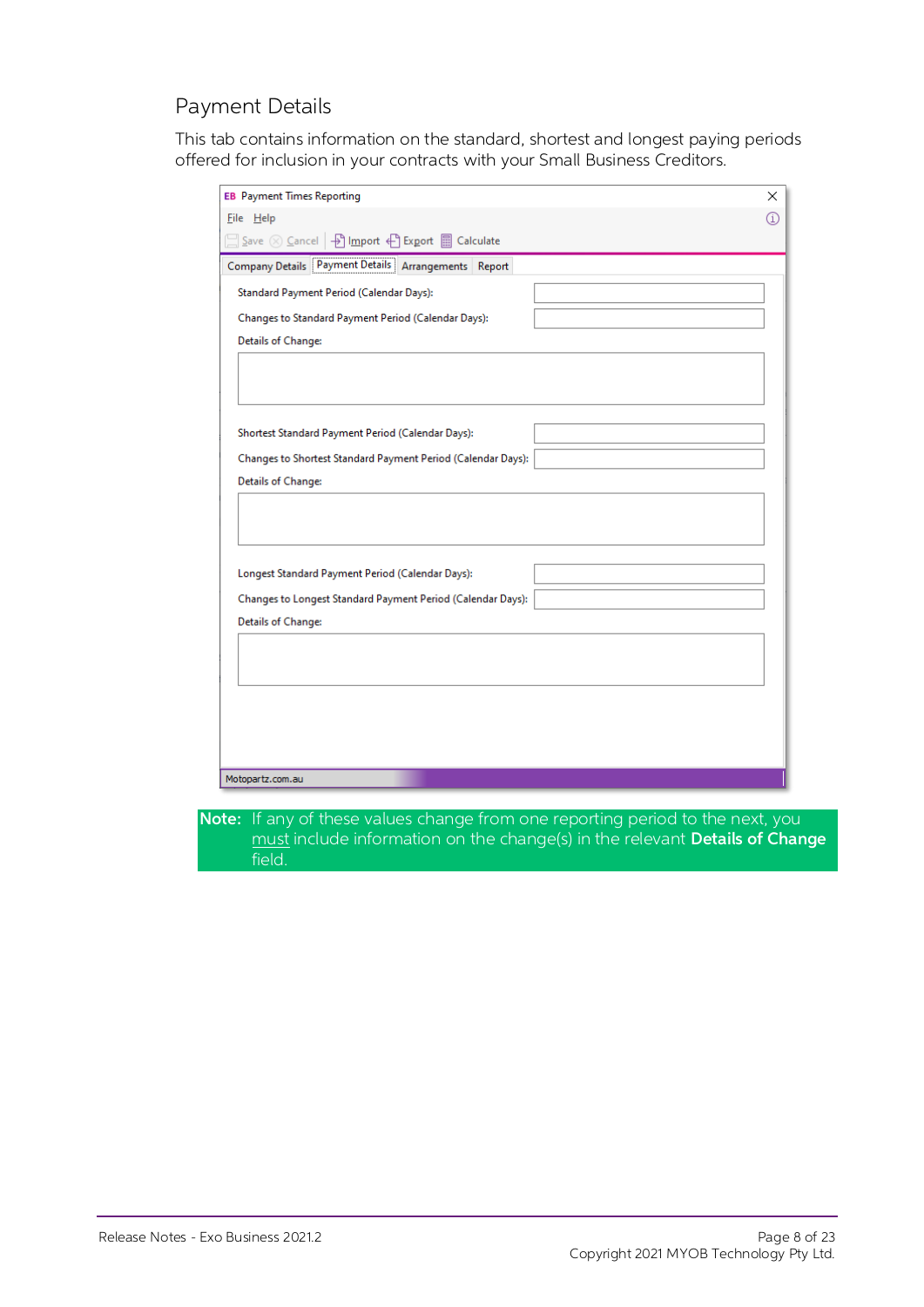#### Arrangements

This tab contains descriptions of the invoicing arrangements you have with your Small Business suppliers. The PTRS report takes into account any supply chain finance agreements, i.e. discounts for prompt payment of invoice

| File Help<br>⊕<br>Company Details Payment Details Arrangements Report<br><b>Invoice Arrangements:</b><br>Arrangements for Lodging Tender:<br>Arrangements for Accepting Invoices:<br><b>Supply Chain Finance Arrangements:</b><br><b>Benefits of Supply Chain Finance:</b><br>Requirements to use Supply Chain Finance:<br>Motopartz.com.au | <b>EB</b> Payment Times Reporting                                                     | × |
|---------------------------------------------------------------------------------------------------------------------------------------------------------------------------------------------------------------------------------------------------------------------------------------------------------------------------------------------|---------------------------------------------------------------------------------------|---|
|                                                                                                                                                                                                                                                                                                                                             |                                                                                       |   |
|                                                                                                                                                                                                                                                                                                                                             | $\Box$ Save $\otimes$ Cancel $\Box$ $\Box$ Import $\bigoplus$ Export $\Box$ Calculate |   |
|                                                                                                                                                                                                                                                                                                                                             |                                                                                       |   |
|                                                                                                                                                                                                                                                                                                                                             |                                                                                       |   |
|                                                                                                                                                                                                                                                                                                                                             |                                                                                       |   |
|                                                                                                                                                                                                                                                                                                                                             |                                                                                       |   |
|                                                                                                                                                                                                                                                                                                                                             |                                                                                       |   |
|                                                                                                                                                                                                                                                                                                                                             |                                                                                       |   |
|                                                                                                                                                                                                                                                                                                                                             |                                                                                       |   |
|                                                                                                                                                                                                                                                                                                                                             |                                                                                       |   |
|                                                                                                                                                                                                                                                                                                                                             |                                                                                       |   |
|                                                                                                                                                                                                                                                                                                                                             |                                                                                       |   |
|                                                                                                                                                                                                                                                                                                                                             |                                                                                       |   |
|                                                                                                                                                                                                                                                                                                                                             |                                                                                       |   |
|                                                                                                                                                                                                                                                                                                                                             |                                                                                       |   |
|                                                                                                                                                                                                                                                                                                                                             |                                                                                       |   |
|                                                                                                                                                                                                                                                                                                                                             |                                                                                       |   |
|                                                                                                                                                                                                                                                                                                                                             |                                                                                       |   |
|                                                                                                                                                                                                                                                                                                                                             |                                                                                       |   |
|                                                                                                                                                                                                                                                                                                                                             |                                                                                       |   |
|                                                                                                                                                                                                                                                                                                                                             |                                                                                       |   |
|                                                                                                                                                                                                                                                                                                                                             |                                                                                       |   |
|                                                                                                                                                                                                                                                                                                                                             |                                                                                       |   |
|                                                                                                                                                                                                                                                                                                                                             |                                                                                       |   |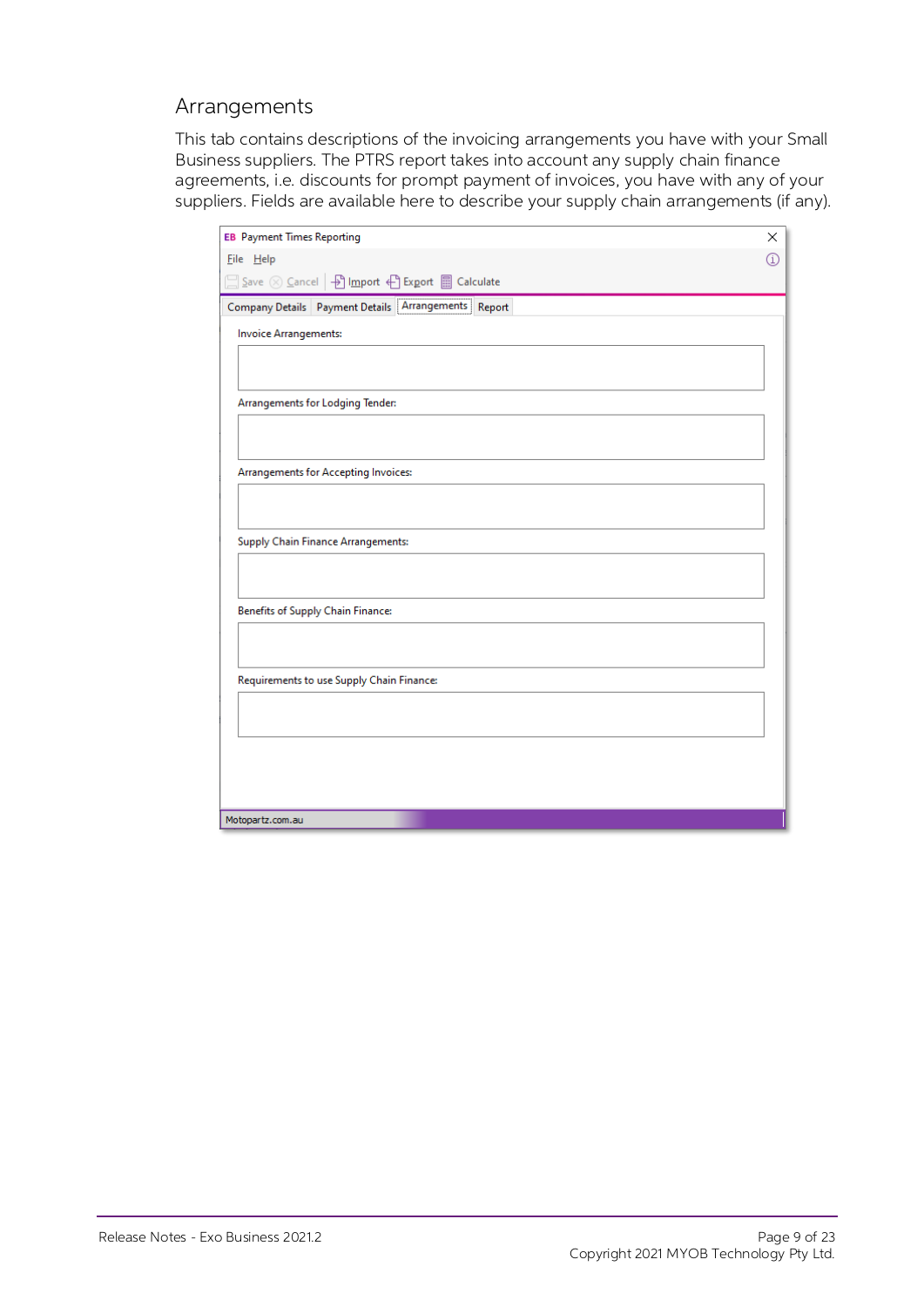#### Report

This tab contains the details of the people submitting the PTRS report and the dates that the report covers.

| <b>EB</b> Payment Times Reporting |                                                                           | X  |
|-----------------------------------|---------------------------------------------------------------------------|----|
| File Help                         |                                                                           | ⊕  |
|                                   | $\Box$ Save $\otimes$ Cancel $\Box$ Import $\Box$ Export $\Box$ Calculate |    |
|                                   | Company Details Payment Details Arrangements Report                       |    |
| Report Start Date: 02.06.2021     | ⊞▼<br>Report End Date: 02.06.2021                                         | ▦▾ |
| <b>Submitter</b>                  |                                                                           |    |
| <b>First Name:</b>                | Last Name:                                                                |    |
| Position:                         |                                                                           |    |
| Phone Number:                     |                                                                           |    |
| Email:                            |                                                                           |    |
| Approver                          |                                                                           |    |
| <b>First Name:</b>                | Last Name:                                                                |    |
| Position:                         |                                                                           |    |
| <b>Phone Number:</b>              |                                                                           |    |
| Email:                            |                                                                           |    |
| <b>Approval Date:</b>             | ⊞▼<br>02.06.2021                                                          |    |
| Principal Governing Body-         |                                                                           |    |
| Name:                             |                                                                           |    |
| Description:                      |                                                                           |    |
| Declaration:                      | 02.06.2021<br>▦▾                                                          |    |
| <b>Report Comments:</b>           |                                                                           |    |
|                                   |                                                                           |    |
|                                   |                                                                           |    |

The report start and end dates, the Submitter details and the Approver details are all required before the report can be generated.

Note: Saving the report saves all details on this tab except for the report start and end dates—these must always be entered manually before generating the report.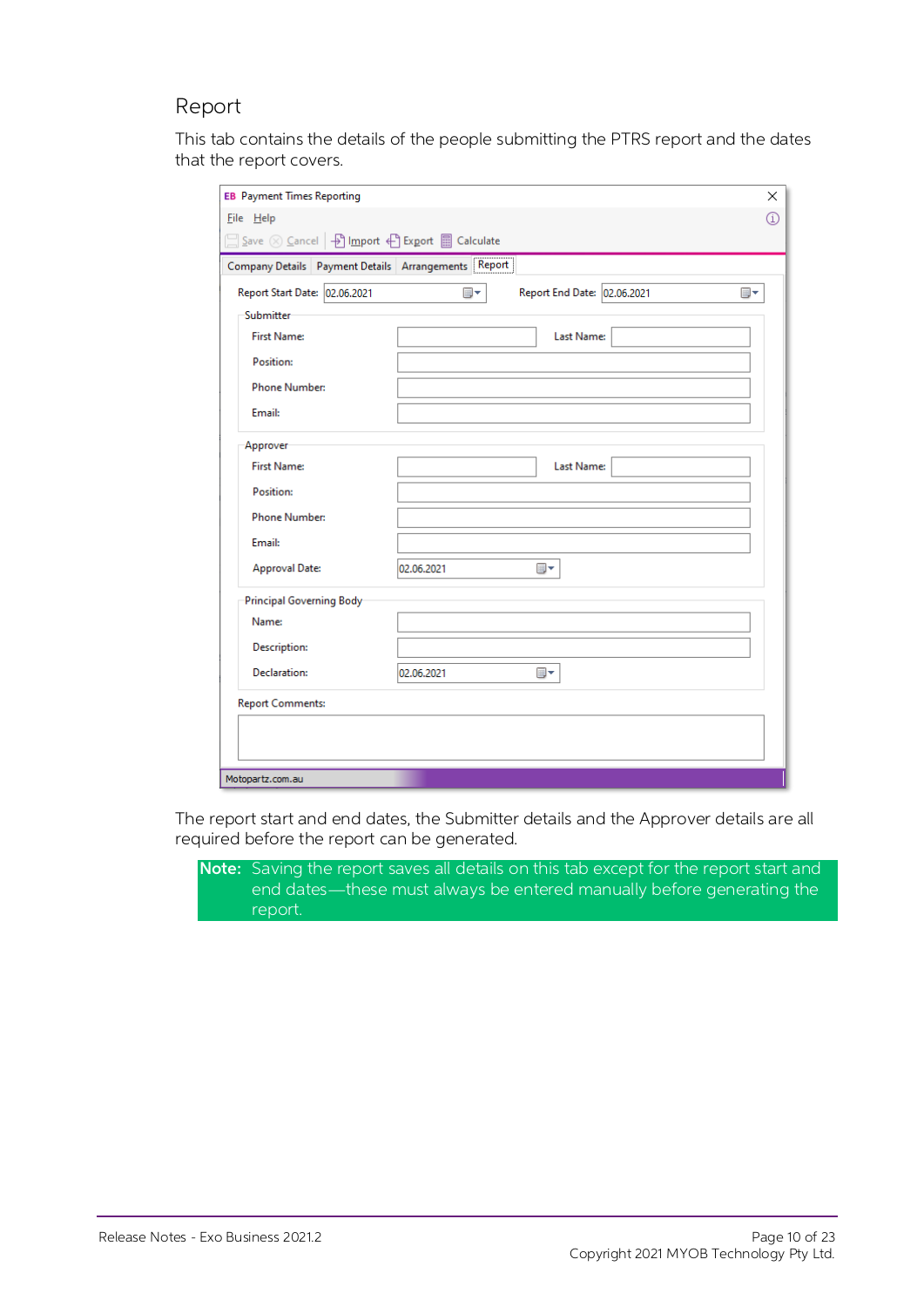## <span id="page-13-0"></span>Updates to Extra Fields

### <span id="page-13-1"></span>Extra Fields on Sales Order Types

This release adds the ability to change the Extra Fields available on a Sales Order depending on the order's type. When adding an Extra Field for the SALESORD\_HDR, a new Apply to order types field is available, which allow

| CX                                                                                                                                                                    |                         | MYOB Exo Configurator - Demo Mode                                                                                                                            | □ | $\times$ |
|-----------------------------------------------------------------------------------------------------------------------------------------------------------------------|-------------------------|--------------------------------------------------------------------------------------------------------------------------------------------------------------|---|----------|
| File Account Window Help                                                                                                                                              |                         |                                                                                                                                                              |   |          |
| Gompany $\frac{1}{2}$ Essential $\frac{15}{1000}$ Admin $\frac{100}{100}$ System $\frac{100}{100}$ Profiles $\frac{100}{100}$ Staff $\frac{100}{100}$ Utilities<br>Ľ. |                         |                                                                                                                                                              |   |          |
| $\vee$ System<br><b>Display Names</b>                                                                                                                                 |                         | □ New   <u>◇</u> Edit   □ Save ⊗ Cancel   Ⅲ Delete   K < > >   ■ Add Field ♂ Encryption                                                                      |   |          |
| $\vee$ Event Log<br><b>Event Reason Classes</b>                                                                                                                       | Table: SALESORD HDR     | Field: CUSTORDERNO<br>Display: Cust o/n                                                                                                                      |   |          |
| <b>Event Reasons</b>                                                                                                                                                  | Details Events          |                                                                                                                                                              |   |          |
| <b>Business Alerts</b>                                                                                                                                                | Table name:             | $\vee$ 01. CUSTORDERNO<br>SALESORD HDR                                                                                                                       |   |          |
| $\vee$ Email Service<br><b>Email Service Configuration</b><br><b>Email Time Configuration</b><br>$\vee$ Extra Fields<br><b>Standard Tables</b>                        | Apply to order<br>types | 02. Not used<br>$\sqrt{}$ Order<br>03. Not used<br>○ Quotation<br>04. Not used<br><b>Standing Order</b><br>05. Not used<br>$\boxtimes$ Layby<br>06. Not used |   |          |
| Custom Tables (API)                                                                                                                                                   | <b>RICHMONDIAN</b>      | 07. Not used<br>08. Not used                                                                                                                                 |   |          |
| <b>Manage Custom Tables</b>                                                                                                                                           | Display name:           | 09. Not used<br>10. Not used                                                                                                                                 |   |          |
|                                                                                                                                                                       | <b>Tooltip:</b>         | 11. Not used<br>12. Not used                                                                                                                                 |   |          |
|                                                                                                                                                                       | Data type:              | 13. Not used                                                                                                                                                 |   |          |
|                                                                                                                                                                       | Length:                 | 14. Not used<br>15. Not used                                                                                                                                 |   |          |
|                                                                                                                                                                       | Position (1-38):        | 16. Not used<br>2<br>17. Not used                                                                                                                            |   |          |
|                                                                                                                                                                       | Size:                   | 18. Not used<br>200<br>19. Not used                                                                                                                          |   |          |
|                                                                                                                                                                       |                         | 20. Not used<br>Grid Column                                                                                                                                  |   |          |
|                                                                                                                                                                       | Dialog type:            | 21. Not used<br>22. Not used<br><b>Standard Edit</b>                                                                                                         |   |          |
|                                                                                                                                                                       |                         | 23. Not used<br>Mixed Case<br>Read Only<br>24. Not used                                                                                                      |   |          |
|                                                                                                                                                                       | Number of Lines:        | 25. Not used<br>$\frac{\Delta}{\pi}$<br>26. Not used                                                                                                         |   |          |
|                                                                                                                                                                       | Lookup SQL              | 27. Not used                                                                                                                                                 |   |          |
|                                                                                                                                                                       |                         | 28. Not used<br>29. Not used                                                                                                                                 |   |          |
|                                                                                                                                                                       | Key field:              | 30. Not used<br>31. Not used                                                                                                                                 |   |          |
|                                                                                                                                                                       | Display field:          | 32. Not used                                                                                                                                                 |   |          |
|                                                                                                                                                                       | Copy field:             | 33. Not used<br>Always<br>34. Not used                                                                                                                       |   |          |
| Motopartz.com.au<br>Demo                                                                                                                                              | ExoAdmin                |                                                                                                                                                              |   |          |
|                                                                                                                                                                       |                         |                                                                                                                                                              |   |          |

Note: In most cases, two Extra Fields on the same table cannot have the same **Position** number—for the SALESORD\_HDR table, fields can have duplicate positions as long as they do not apply to the same order type(s).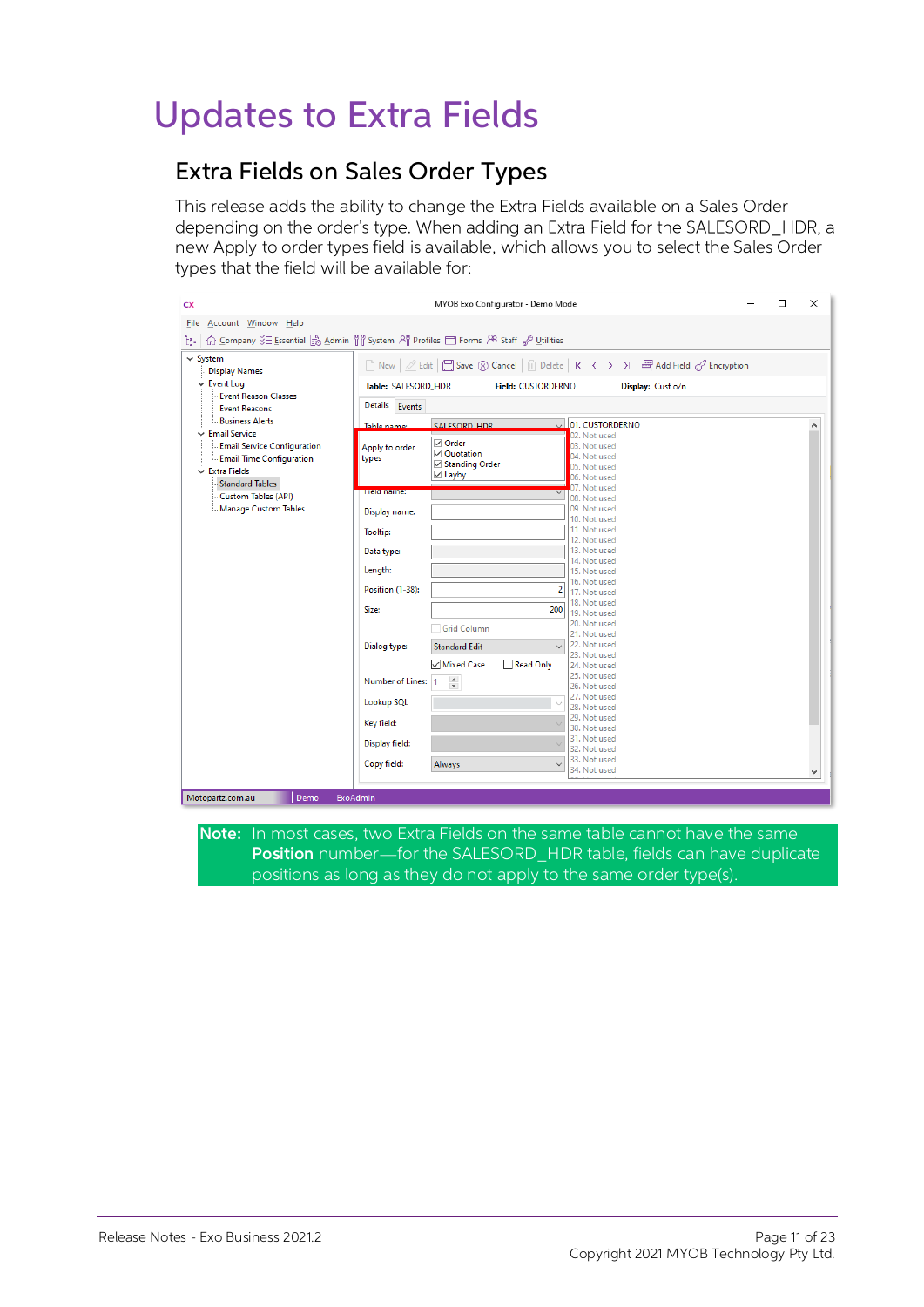### <span id="page-14-0"></span>New Supported Tables

This release adds the ability to set up Extra Fields on the following records.

#### Opportunity History Notes

Extra Fields can be set up on the OPPORTUNITY\_HIST table. These fields appear on the Opportunity History Notes window:

| <b>CR</b> Opportunity History Notes                               | □ | ×   |
|-------------------------------------------------------------------|---|-----|
| File Help                                                         |   | ⊕   |
| □ Save a Save & Exit ② Cancel   Actions ▼                         |   |     |
| Subject:<br><b>MERRS LTD</b>                                      |   |     |
| Staff: 8. EXO BUSINESS ADMIN ACCOUNT<br>▣∽<br>24.05.2021<br>Date: |   |     |
| Subject:                                                          |   |     |
| <b>Extra Fields</b>                                               |   |     |
| ▦▾<br>31.05.2021<br>Followup Date:                                |   |     |
|                                                                   |   |     |
|                                                                   |   |     |
|                                                                   |   |     |
|                                                                   |   |     |
|                                                                   |   |     |
|                                                                   |   |     |
|                                                                   |   |     |
| Motopartz.com.au                                                  |   | al. |

#### Inwards Goods

Extra Fields can now be set up on the SHIPMENT\_HDR, INWARDS\_GOODS and INWARDS\_GOODS\_LINES and tables. These fields appear in on the Inwards Goods Receipt window:

|                     | <b>EB</b> Inwards Goods Receipt |            |                |                     |                                                                               |                 |                          |                                     | $\Box$ | $\times$ |
|---------------------|---------------------------------|------------|----------------|---------------------|-------------------------------------------------------------------------------|-----------------|--------------------------|-------------------------------------|--------|----------|
|                     | File Utilities Help             |            |                |                     |                                                                               |                 |                          |                                     |        | ⊕        |
| ÷                   |                                 |            |                |                     | New Shipment   1 New Receipt   Save   Save & Exit (X) Cancel   av + Actions ▼ |                 |                          |                                     |        |          |
| <b>Shipment no:</b> |                                 |            |                | <b>Receipt no:</b>  |                                                                               |                 |                          |                                     |        |          |
|                     | Shipment information            |            |                |                     |                                                                               |                 |                          |                                     |        |          |
| Vessel:             |                                 |            |                | Shipping co:        |                                                                               | Shipping notes: |                          |                                     |        |          |
|                     | Departure date:                 | 25.05.2021 | $\blacksquare$ | <b>ETA Date:</b>    | ⊟▼<br>25.05.2021                                                              |                 |                          |                                     |        |          |
|                     | <b>Ext Reference:</b>           |            |                | Weight:             |                                                                               |                 |                          |                                     |        |          |
|                     | Shipping method: BY SEA         |            | $\checkmark$   | Includes PO#        |                                                                               |                 |                          |                                     |        |          |
|                     |                                 |            |                | <b>Status:</b>      | <b>ON BOARD</b><br>$\checkmark$                                               |                 |                          |                                     |        |          |
|                     |                                 |            |                |                     |                                                                               |                 |                          |                                     |        |          |
| <b>Extra Fields</b> |                                 |            |                |                     |                                                                               |                 |                          |                                     |        |          |
| Extra Field 1:      |                                 |            |                |                     |                                                                               |                 |                          |                                     |        |          |
|                     | Inwards goods receipts search   |            |                |                     |                                                                               |                 |                          |                                     |        |          |
| ○ Receipt no        |                                 |            |                |                     | <b>∞</b> Include Completed                                                    |                 |                          |                                     |        | ⊙        |
| Stock code          |                                 |            |                |                     | Include Invoiced                                                              |                 |                          |                                     |        |          |
|                     | ○ Purchase order no             |            |                |                     | Search                                                                        |                 |                          |                                     |        |          |
|                     | Inwards goods receipts          |            |                |                     |                                                                               |                 |                          |                                     |        |          |
| #                   | Supplier                        |            | Loc            | <b>Supplier Ref</b> |                                                                               |                 | Complete Num Cartons Inv | <b>Receipt Date Related Receipt</b> |        |          |
|                     |                                 |            |                |                     |                                                                               |                 |                          |                                     |        |          |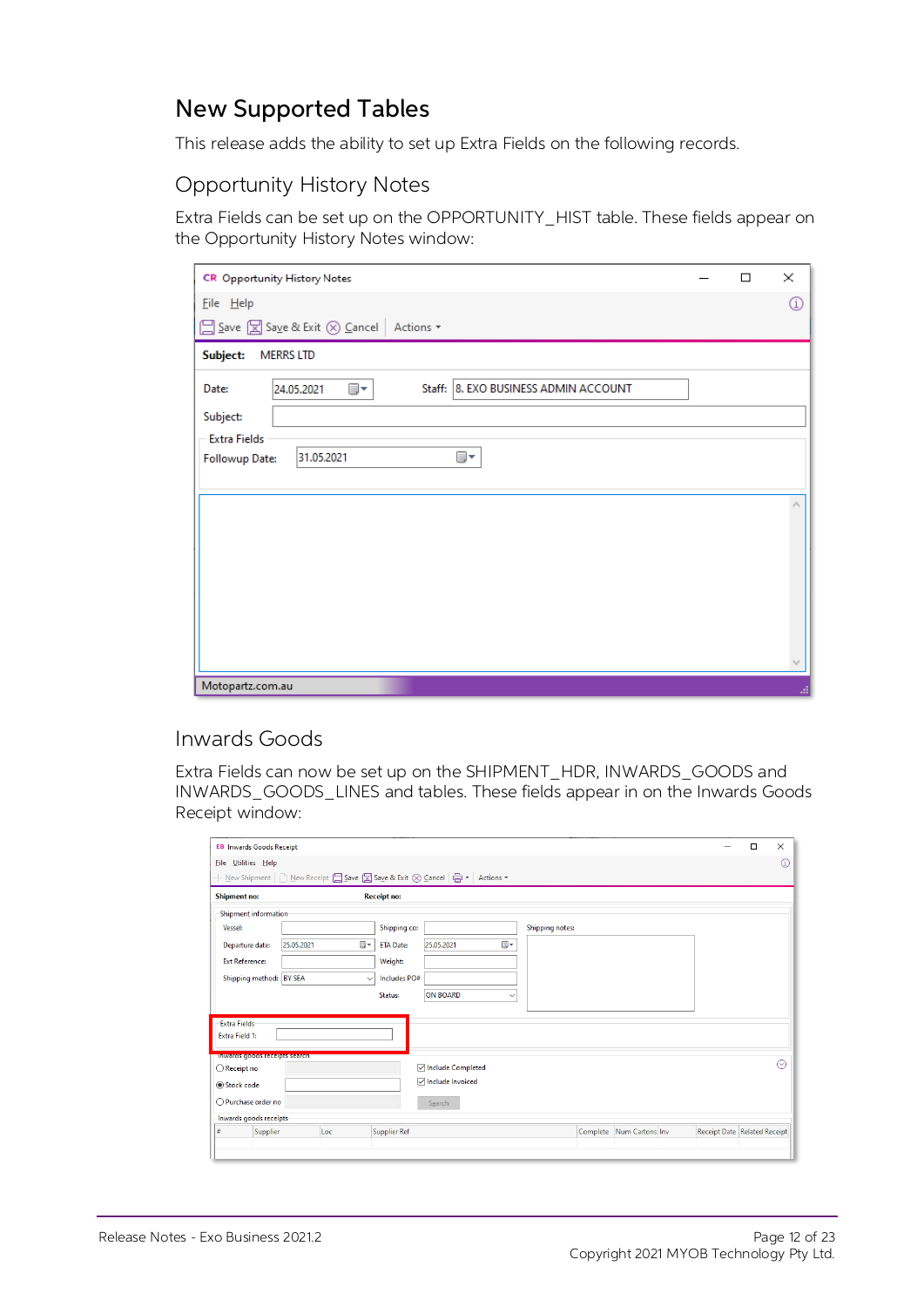| <b>EB</b> Inwards Goods Receipt                                                                                                                  |                                                                                   |                                             |                                | $\Box$<br>$\times$<br>- |
|--------------------------------------------------------------------------------------------------------------------------------------------------|-----------------------------------------------------------------------------------|---------------------------------------------|--------------------------------|-------------------------|
| File Utilities Help                                                                                                                              |                                                                                   |                                             |                                | $^{\circ}$              |
| □ New Receipt □ Save 図 Save & Exit ② Cancel   Ⅲ □ ▼ Costing ▼ Actions ▼                                                                          |                                                                                   |                                             |                                |                         |
| <b>Receipt no:</b>                                                                                                                               | 0. MISC PURCHASES<br><b>Account:</b>                                              |                                             |                                |                         |
| <b>Receipt details</b><br>0. MISC PURCHASES<br>Supplier:<br>Packing Slip/Ref:<br>Location:<br>1. Sydney<br><b>Extra Fields</b><br>Extra Field 2: | $\Box$<br>Date:<br>25.05.2021<br>No cartons:<br>Shipping ref:<br>$\checkmark$     | <b>Receipt notes:</b>                       |                                |                         |
| Purchase Orders ○ Show all Locations                                                                                                             |                                                                                   |                                             |                                | ⊙                       |
| Order No Order Date<br>Due Date<br>10082 06.12.2021<br>06.12.2021                                                                                | Reference                                                                         | <b>Status</b><br>Outstanding                | <b>Order Value</b><br>\$207.62 | Refresh                 |
|                                                                                                                                                  |                                                                                   |                                             |                                | <b>Receive Selected</b> |
| <b>IWG Receipt Lines</b>                                                                                                                         |                                                                                   | Extra Field 3                               |                                |                         |
| Pack Price Sup Price AUD<br>Discount                                                                                                             | Rec Qty Recv Pack Qty Expiry<br><b>Batch code</b><br>$\mathbf{0}$<br>$\mathbf{0}$ | <b>Fulfilled Analysis Codes</b><br>Location |                                | Receipt all             |
|                                                                                                                                                  |                                                                                   |                                             |                                | <b>Add Line</b>         |
|                                                                                                                                                  |                                                                                   |                                             |                                | <b>Split Line</b>       |
|                                                                                                                                                  |                                                                                   |                                             |                                | Clear un-receipted      |
|                                                                                                                                                  |                                                                                   |                                             |                                | <b>Line Fullfilled</b>  |
|                                                                                                                                                  |                                                                                   |                                             |                                | <b>Find Line</b>        |
| $\,<\,$                                                                                                                                          |                                                                                   |                                             | $\rightarrow$                  |                         |
| Total cubic: 0<br>Total weight: 0                                                                                                                | <b>Total Receipted Lines:</b>                                                     |                                             |                                |                         |
| Motopartz.com.au                                                                                                                                 |                                                                                   |                                             |                                | 0/2000                  |

### Stock Location Information

Extra Fields can now be set up on the STOCK\_LOC\_INFO table. These fields appear on the Stock Location Information tab/window:

| LocNo Location Name | <b>Bin Code</b> | Min Stock | Max Stock | Extra Field 1 |
|---------------------|-----------------|-----------|-----------|---------------|
| 1 Sydney            |                 | 5         | 20        | 16            |
| 2 Melbourne         |                 | 5         | 20        | 6             |
| 3 Brisbane          |                 | 5         | 20        |               |
| 4 Auckland          |                 | 5         | 20        | 5             |
| 5 WIP               |                 | 5         | 20        | 5             |
| <b>6 TRANSIT</b>    |                 | 5         | 20        | n             |
|                     |                 | 30        | 120       |               |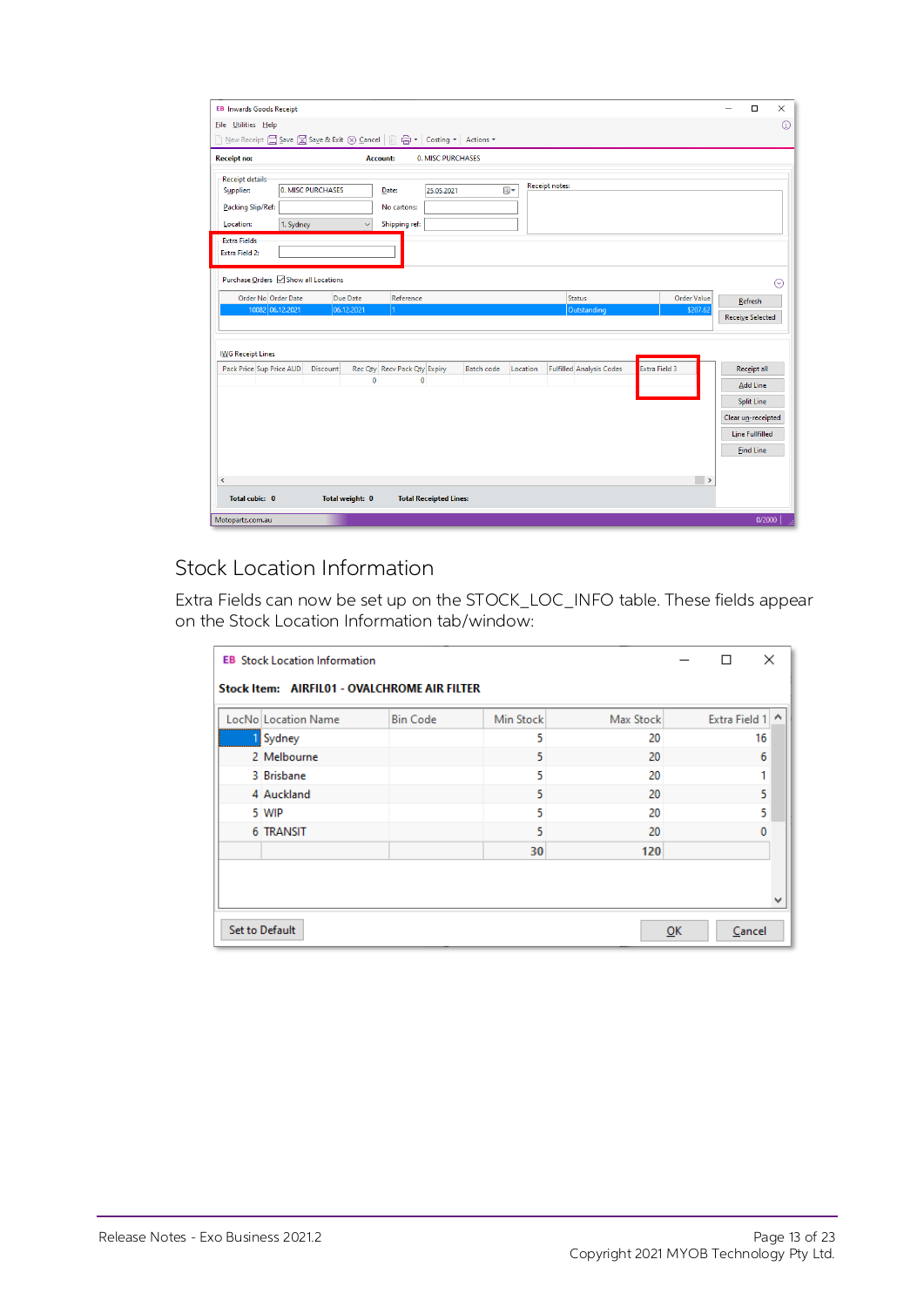### <span id="page-16-2"></span><span id="page-16-0"></span>Interface Updates

### <span id="page-16-1"></span>Hiding Tabs

This release adds the ability to hide unneeded tabs on the following windows:

- **Contacts**
- Creditor Account Details
- Debtor Account Details
- General Ledger Account Details
- Stock Item Details
- Serviceable Units

The visibility of tabs on these windows is now controlled by new Hide tabs in ... screen User-level profile settings. Clicking the editing button on one of these settings opens a window where you can select the tabs to hide:

| <b>CX Hide Tabs</b>                                                                                                                                                   |              | × |
|-----------------------------------------------------------------------------------------------------------------------------------------------------------------------|--------------|---|
| <b>Hide Tabs on Contacts</b>                                                                                                                                          |              |   |
| Marketing<br>Invoices<br>Orders<br><b>Notes</b><br><b>History Notes</b><br>Docs<br>Accounts<br>$\sqrt{\mathsf{Relationships}}$<br><b>Activities</b><br>√Opportunities |              |   |
| Select All                                                                                                                                                            | Cancel<br>ок |   |

Ticking the box next to a tab means that that tab will not appear on the relevant<br>window. (By default, all boxes are unticked, preserving the functionality of previous<br>releases.) For example, the selections in the screensh

| <b>EB</b> Contacts                                                                                                                                   |                                                                                                                                                                                     |  | $\times$ |
|------------------------------------------------------------------------------------------------------------------------------------------------------|-------------------------------------------------------------------------------------------------------------------------------------------------------------------------------------|--|----------|
| File Navigate Help<br>□ New   □ Save ⊠ Save & Exit ⊗ Cancel   面 団 ▼ 亩 閏   K く > >                                                                    |                                                                                                                                                                                     |  | Œ        |
| Name: Phillip Ball<br>Details Marketing Invoices Orders Notes History Notes Docs Activities<br>Mr Phillip Ball<br>Name:<br>Company:                  | Job Title: Sales<br>                                                                                                                                                                |  |          |
| Contact Details<br><b>Postal Address:</b><br>PO BOX 33-1630<br>Street:<br><b>NORTH SYDNEY</b><br>City/Town:<br><b>NSW 2009</b><br>State:<br>Country: | <b>Phone Numbers</b><br>Flags<br>$\sqrt{\phantom{a}}$ Active<br>02 8486 0620<br>Phone:<br>Sync with Outlook<br>Fax:<br>Opt-Out eMarketing<br>Mobile:<br>0405 271 460<br>Home phone: |  |          |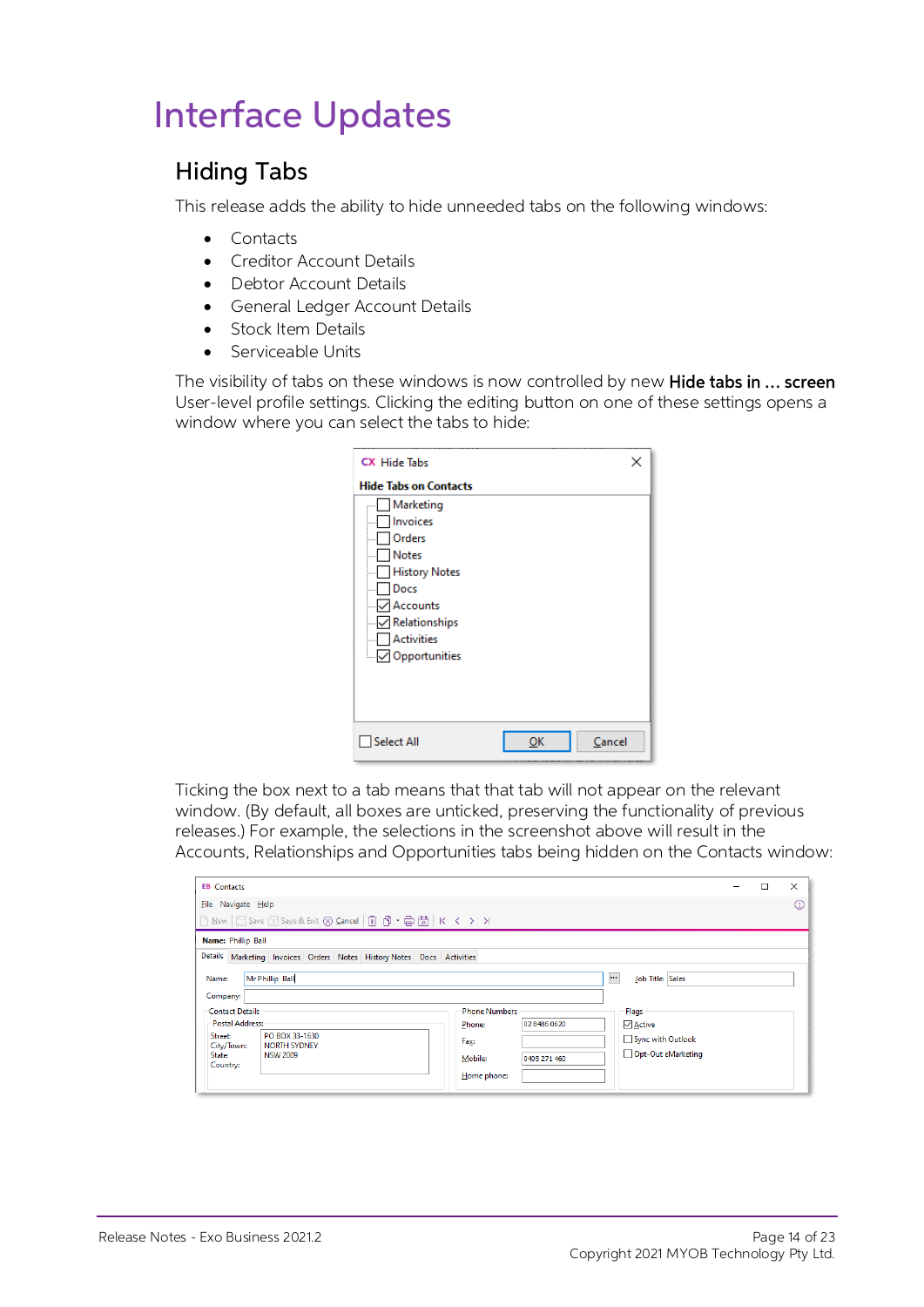### <span id="page-17-2"></span><span id="page-17-0"></span>Job Costing Right-Click Options

This release adds the ability to customise the right-click menu on Exo Job Costing<br>records. You can now show or hide right-click options using the new **Job Costing right<br>click options** User-level profile settings—one setti



Ticking the box next to an option means that that option will appear on the right-click menu of the relevant tab. (By default, all boxes are ticked, preserving the functionality of previous releases.)

### <span id="page-17-1"></span>Added Support for High DPI

The following modules and functions now support High DPI scaling as per the Display settings for each monitor:

- Exo Finance
- Creditors Payment Processor
- Bank Reconciliation
- Bank Feeds

This improves the user experience on scaled monitors, e.g. many laptop screens.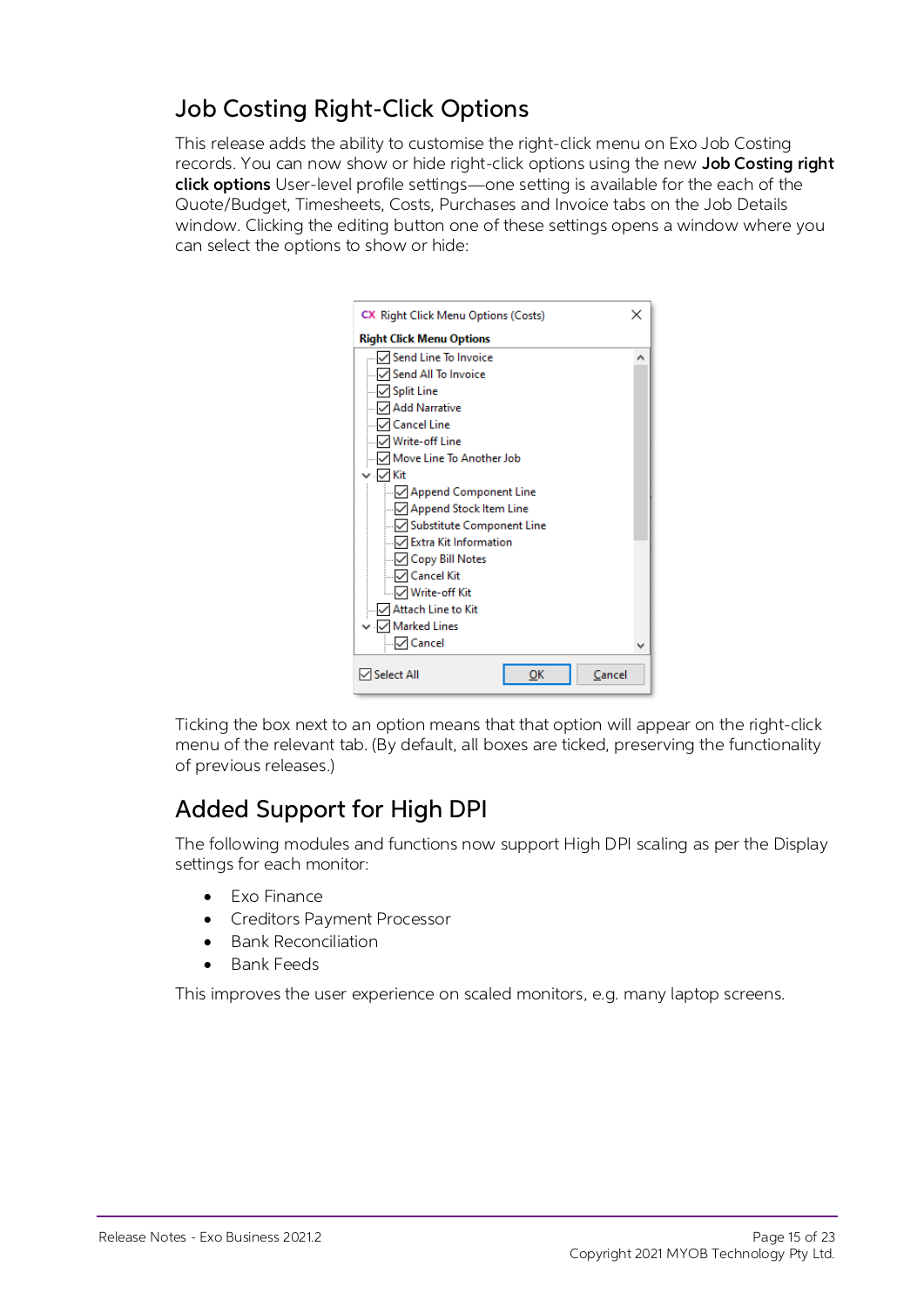# <span id="page-18-3"></span><span id="page-18-0"></span>History Notes on Processed Sales Orders

History notes can now be added to Sales Orders that are in the "Fully Processed" status. This means that notes can be added to orders that have shipped, e.g. to record tracking information or client communications.

### <span id="page-18-1"></span>Overriding GST on Creditor Invoices

A new profile setting is available to control whether or not users can override the GST amount on Creditor Invoices. When the **Allow override of tax amount for Creditor invoice lines** profile setting is unticked, users can

Note: To contrast with the new setting, the existing **Allow override of tax amount for invoice lines** profile setting has been renamed to **Allow override of tax** amount for Debtor invoice lines.

### <span id="page-18-2"></span>Business Alerts on Inwards Goods

This release adds the ability to set up Business Alerts on inwards goods records. Two<br>new events have been added for Business Alerts: **Save Inwards Goods Receipt** and Save Inwards Goods Costing:

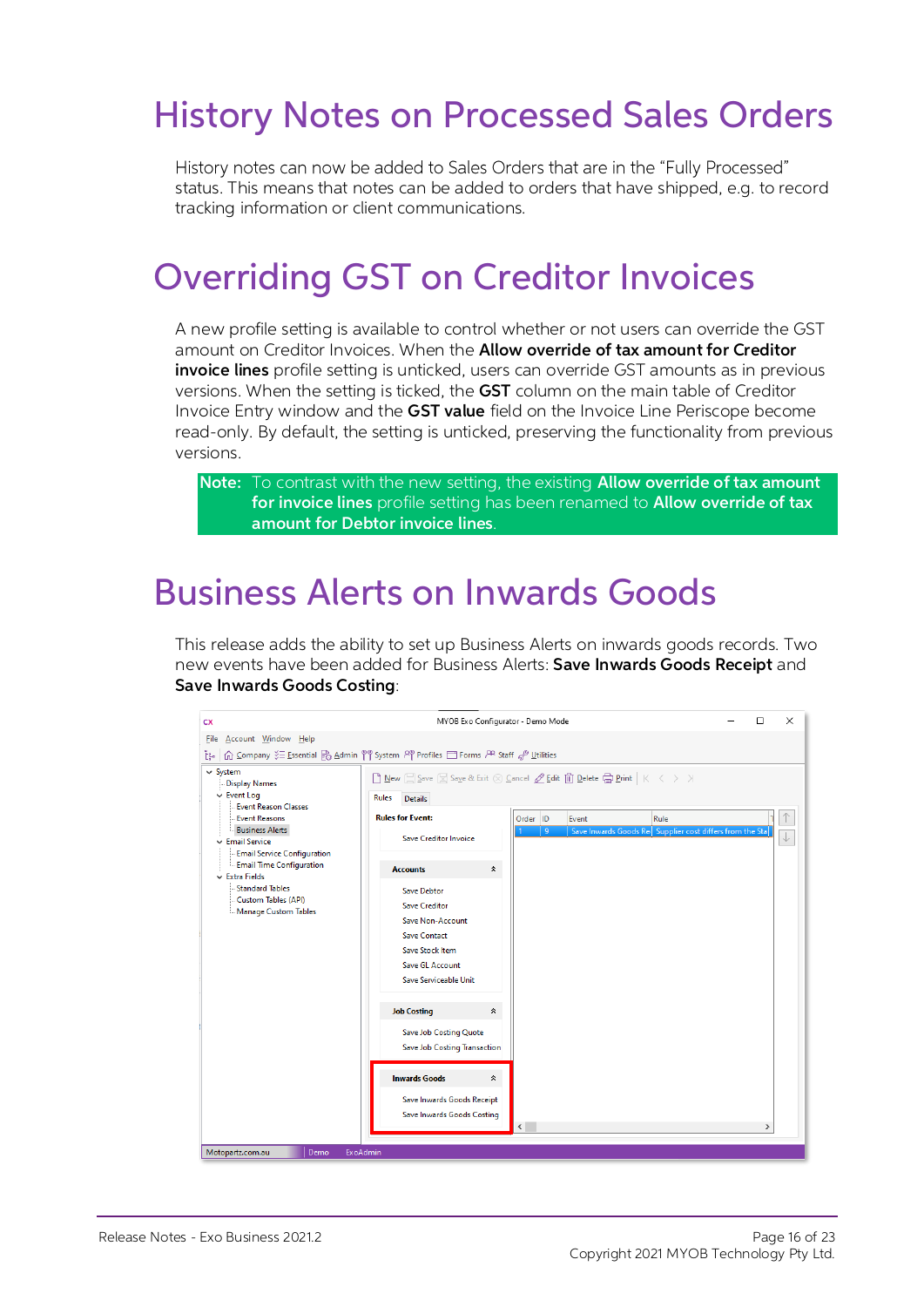When setting up an alert for either of these events, you can choose to run the events against the INWARDS\_GOODS\_LINES, INWARDS\_GOODS or SHIPMENT\_HDR tables:

| <b>CX</b>                                                                                                                                                                                                                                                                                                                            | MYOB Exo Configurator - Demo Mode<br>п                                                                                                                                                                                                                                                                                                                                                                                                                                                                                                                                                                                  | X             |
|--------------------------------------------------------------------------------------------------------------------------------------------------------------------------------------------------------------------------------------------------------------------------------------------------------------------------------------|-------------------------------------------------------------------------------------------------------------------------------------------------------------------------------------------------------------------------------------------------------------------------------------------------------------------------------------------------------------------------------------------------------------------------------------------------------------------------------------------------------------------------------------------------------------------------------------------------------------------------|---------------|
| File Account Window Help                                                                                                                                                                                                                                                                                                             |                                                                                                                                                                                                                                                                                                                                                                                                                                                                                                                                                                                                                         |               |
| Ľ.                                                                                                                                                                                                                                                                                                                                   | n Company <= Essential B Admin       System P   Profiles → Forms PR Staff & Utilities                                                                                                                                                                                                                                                                                                                                                                                                                                                                                                                                   |               |
| $\vee$ System<br><b>Display Names</b><br>$\vee$ Event Log<br><b>Event Reason Classes</b><br><b>Event Reasons</b><br><b>Business Alerts</b><br>$\vee$ Email Service<br><b>Email Service Configuration</b><br>Email Time Configuration<br>$\vee$ Extra Fields<br><b>Standard Tables</b><br>Custom Tables (API)<br>Manage Custom Tables | ↑ New □ Save ⊠ Save & Exit ② Cancel Ⅲ Delete □ Print   K < > ><br><b>Details</b><br><b>Rules</b><br>Active<br>Name: Supplier cost differs from the Standard cost<br>$\overline{\phantom{a}}$<br>Options Actions Apply to Staff<br><b>Invert Rule:</b><br>Run Against:<br><b>Rule Type:</b><br>Lines (INWARDS_GOODS_LINES)<br><b>SQL Query</b><br>$\;$<br>Lines (INWARDS GOODS LINES)<br>Header (INWARDS GOODS)<br><b>Behaviour:</b><br>Shipments (SHIPMENT_HDR) if tracking shipment costs<br>Message:<br>The Supplier cost on this receipt differs from the Standard cost.<br>◯ Silent<br><b>Warning</b><br>◯ Blocking |               |
|                                                                                                                                                                                                                                                                                                                                      | Event SQL:                                                                                                                                                                                                                                                                                                                                                                                                                                                                                                                                                                                                              |               |
|                                                                                                                                                                                                                                                                                                                                      | $\checkmark$                                                                                                                                                                                                                                                                                                                                                                                                                                                                                                                                                                                                            | $\rightarrow$ |
| Motopartz.com.au<br>Demo                                                                                                                                                                                                                                                                                                             | ExoAdmin                                                                                                                                                                                                                                                                                                                                                                                                                                                                                                                                                                                                                |               |

### <span id="page-19-0"></span>Update to User Licensing

To aid in the process of setting up Exo Business, when a user logs in to an Exo module using the ExoAdmin account for the first time, the ExoAdmin account will not be included in the user count. (The next time the ExoAdmin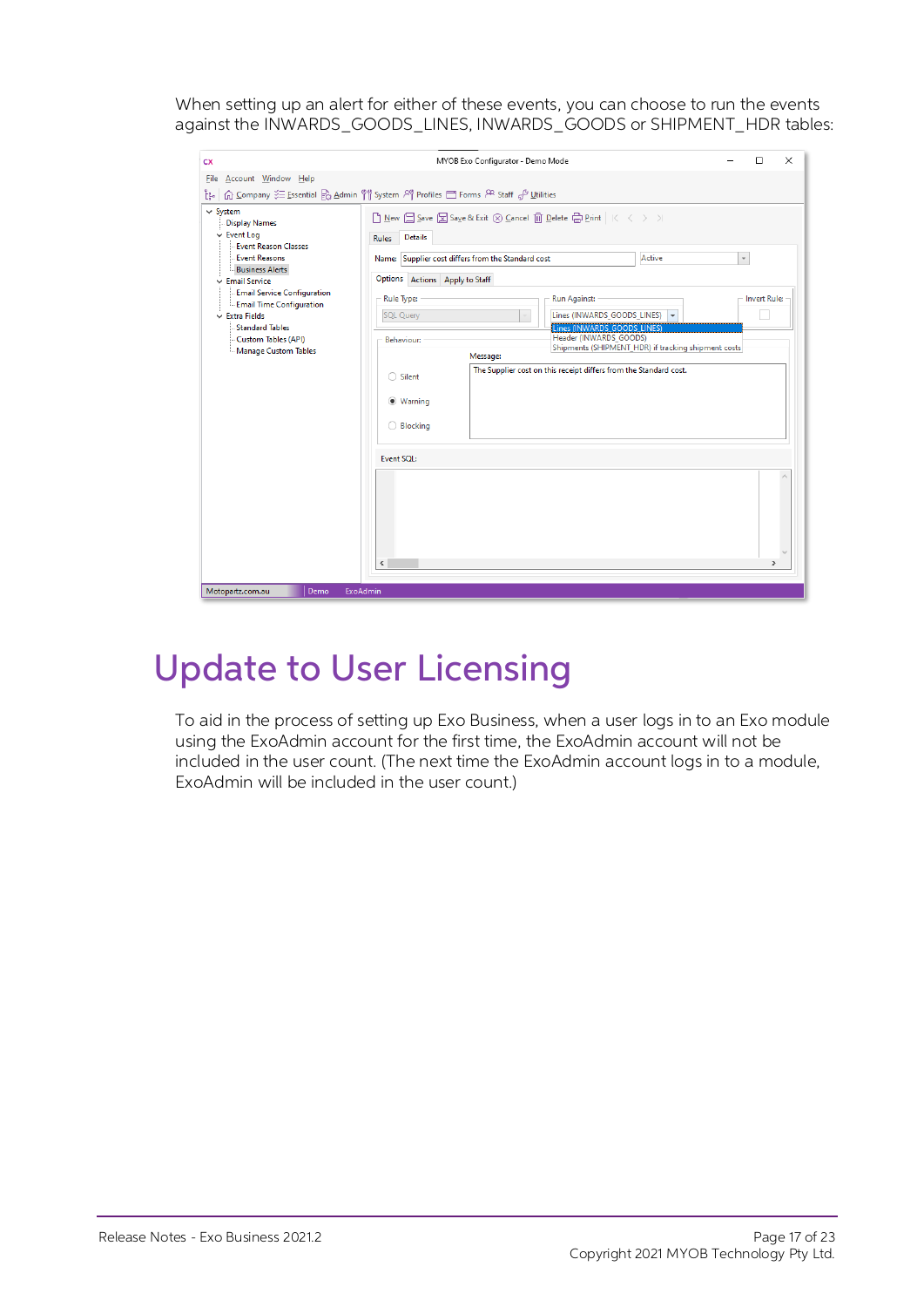# <span id="page-20-0"></span>Resolved Issues

## <span id="page-20-1"></span>Exo Business Core

| Service Request ID                                                      | Description                                                                                                                                                                                                         |
|-------------------------------------------------------------------------|---------------------------------------------------------------------------------------------------------------------------------------------------------------------------------------------------------------------|
| CE00011862 CE00011855<br>CE00012082 CE00014242<br>CE00014629 CE00015549 | The percentage labels on the Margin Pie Chart were incorrect and did not<br>represent the actual percentages of the invoice. This has been resolved.                                                                |
| CE00006980 CE00000812<br>CE00000813 CE00010307<br>CE00011732            | The Transactions tab of the GL Account Details window showed incorrect<br>opening balances when filtered by sub-accounts. This has been resolved.                                                                   |
| CE00015690 CE00013737<br>CE00015578 CE00015596<br>CE00016302            | This release resolves issues that could cause serial numbers to be allocated to<br>incorrect Sales Order lines.                                                                                                     |
| CE00013050 CE00013048<br>CE00015153                                     | The release includes performance enhancements that improve the<br>performance of the Debtor Allocation, Creditor Allocation and Inwards Goods<br>Receipts functions.                                                |
| CE00011943 CE00011930<br>CE00013939                                     | Income or expenses entered directly into the cashbook to a foreign currency<br>bank account were incorrectly converted to local currency, resulting in<br>incorrect amounts on tax reports. This has been resolved. |
| CE00015827 CE00015804<br>CE00016039                                     | The Discount % column was not visible on the Debtor Invoice Entry window.<br>This has been resolved.                                                                                                                |
| CE00016893 CE00016703<br>CE00016878                                     | If a Deposit Allocation was posted without posting a Receipt, then the<br>Deposit Receipt could never be posted. This has been resolved.                                                                            |
| CE00012671 CE00012667<br>125346892842 155484796921<br>155484796921      | Incorrect journals could be created when a non-posted batch was reversed.<br>This has been resolved.                                                                                                                |
| CE00011245 CE00011218                                                   | Cashbook entry of line type 'I' or 'X' that the GST manually adjusted were not<br>appearing on the Tax Variance report. This has been resolved.                                                                     |
| CE00012196 CE00012162                                                   | Clicking Supply All for a Sales Order with a backordered item caused the<br>order of the items on the Sales Order to change. This has been resolved.                                                                |
| CE00012659 CE00012330                                                   | Importing stock take data from a file failed if any of the stockcodes included<br>Unicode characters. This has been resolved.                                                                                       |
| CE00009593 CE00009387                                                   | The error message "Duplicates not allowed" could appear when opening a<br>Sales Order from the Sales Order search window. This has been resolved.                                                                   |
| CE00012154 CE00012153                                                   | It was not possible to use the Backspace key to delete characters in the<br>Receipt No. field of the Inwards Goods Receipt search window. This has<br>been resolved.                                                |
| CE00014574 CE00014538                                                   | An error could occur when duplicating a Creditor Invoice where the GST for a<br>line had been updated to 0.00. This has been resolved.                                                                              |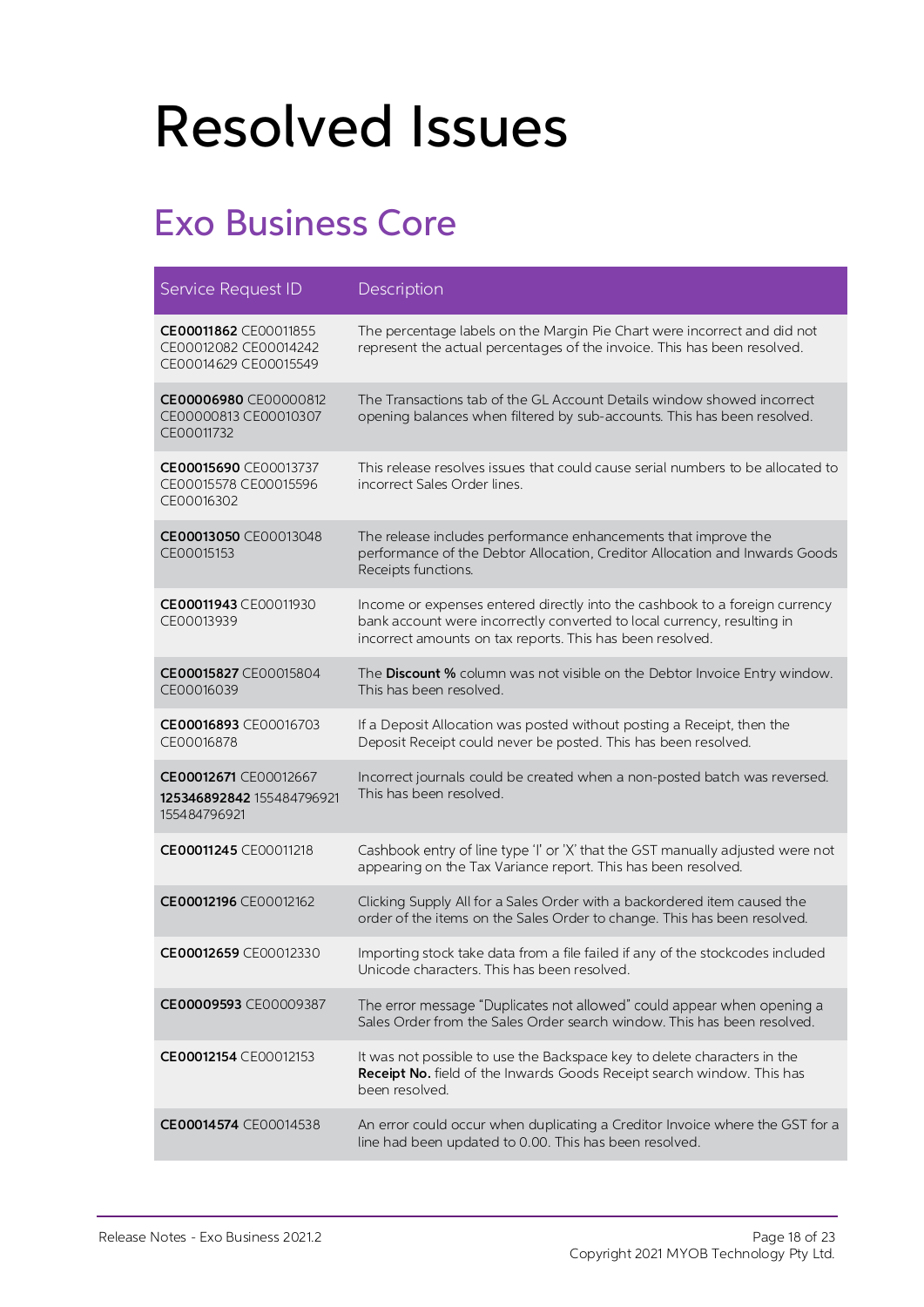| Service Request ID        | Description                                                                                                                                                                                                                                                                       |
|---------------------------|-----------------------------------------------------------------------------------------------------------------------------------------------------------------------------------------------------------------------------------------------------------------------------------|
| CE00014533 CE00014529     | If a Debtor or Creditor allocation was out of balance, if the user attempted to<br>save, a warning message would appear and all selections made for the<br>allocation would be lost. This has been resolved; following an out of balance<br>warning, the selections are retained. |
| CE00014208 CE00014203     | The Period Sales and Period Work Days bars on the Sales Summary widget<br>were coloured incorrectly, so that the data could not be seen. This has been<br>resolved.                                                                                                               |
| CE00012002 CE00010002     | After manually entering the landed cost on an Inwards Goods Receipt and<br>then selecting Process, if the supplier was a foreign supplier, the FX Cost<br>would not be updated. This has been resolved.                                                                           |
| CE00014517 CE00014423     | When using the geolocation features to verify a delivery address, if the profile<br>Geo coding address format for Australia was set to use Delivery Address 6,<br>that line was always blank. This has been resolved.                                                             |
| 126756944090 126697261091 | When two people were logged in at the same time, it was possible to save<br>an invoice that had already been posted to the General Ledger, which could<br>cause duplicate GL entries. This has been resolved.                                                                     |
| CE00016700 CE00016685     | In some cases, the Creditors Payment Processor did not display values in the<br>Invoice No, Ref 1 and Ref 2 columns. This has been resolved.                                                                                                                                      |
| 173733720221              | This release resolves issues with Direct Debits where a Debtor's total could be<br>updated with the Direct Debit batch total.                                                                                                                                                     |

# <span id="page-21-0"></span>Exo Job Costing

| Service Request ID    | <b>Description</b>                                                                                                                                                                                                                          |
|-----------------------|---------------------------------------------------------------------------------------------------------------------------------------------------------------------------------------------------------------------------------------------|
| CE00011430 CE00011371 | If a user generated a credit note for a job, then immediately wrote off the lines,<br>all line writeoffs were inserted without a period (i.e. the period seqno was set<br>to -1). This has been resolved.                                   |
| CE00015007 CE00014966 | The Analysis tab on the Job Details window was not displaying results. This has<br>been resolved.                                                                                                                                           |
| CE00014437 CE00014420 | Extra Fields on the Job Details window were arranged into a single column,<br>which meant that if there were many fields, they would not fit in the window.<br>This has been resolved; Extra Fields are now arranged into multiple columns. |

## <span id="page-21-1"></span>Exo CRM

| Service Request ID                                                      | <b>Description</b>                                                                                                                                                                                                                                                       |
|-------------------------------------------------------------------------|--------------------------------------------------------------------------------------------------------------------------------------------------------------------------------------------------------------------------------------------------------------------------|
| CE00014232 CE00014226<br>CE00015527 CE00015961<br>CE00016231 CE00016299 | Extra Fields on the Opportunity, Campaign an Non Account windows were<br>arranged into a single column, which meant that if there were many fields,<br>they would not fit in the window. This has been resolved; Extra Fields are now<br>arranged into multiple columns. |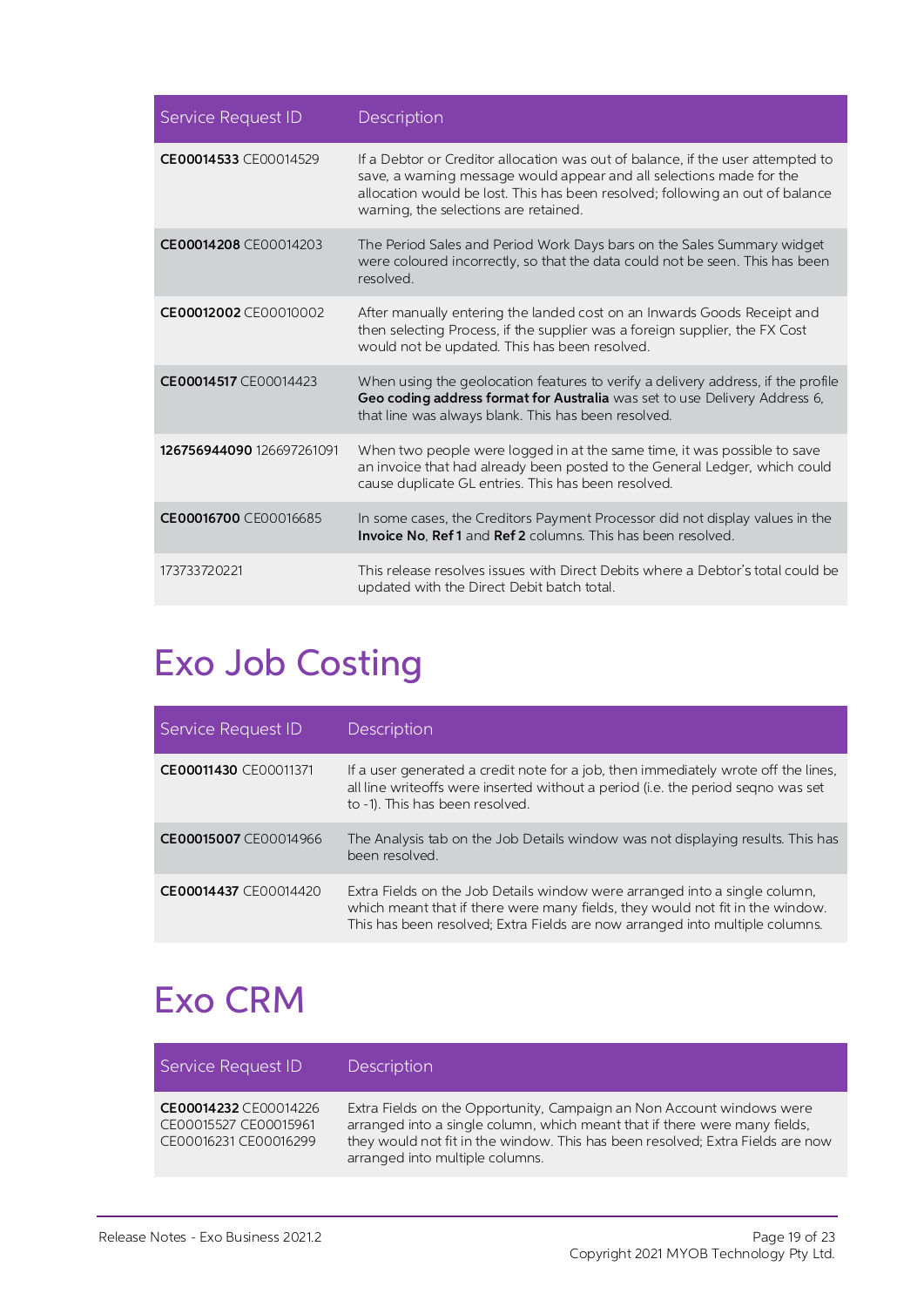| Service Request ID                                           | <b>Description</b>                                                                                                                                                      |
|--------------------------------------------------------------|-------------------------------------------------------------------------------------------------------------------------------------------------------------------------|
| CE00009886 CE00009868<br>CE00011351 CE00011475<br>CE00013465 | An error occurred when attempting to set up a custom view on the<br>Opportunity Search widget, if multiple stages were selected for the view. This<br>has been resolved |
| CE00013127 CE00013119                                        | The Opportunity search grid initially searched all opportunities assigned to the<br>user, instead of using the last used custom view. This has been resolved.           |
| CE00014817 CE00014814                                        | It was not possible to assign a Contact to an Opportunity, if the account<br>associated with the Opportunity was Non Account. This has been resolved.                   |
| CE00015664 CE00015548                                        | Searching for a Contact from an Opportunity did not show correct results<br>unless <b>Search All Contacts</b> was ticked. This has been resolved                        |

# <span id="page-22-0"></span>Exo Clarity Reports

| Service Request ID                  | <b>Description</b>                                                                                                                                                                                                                                                                   |
|-------------------------------------|--------------------------------------------------------------------------------------------------------------------------------------------------------------------------------------------------------------------------------------------------------------------------------------|
| CE00009645 CE00009034<br>CE00012997 | If any report parameters were unticked before previewing a report, the<br>parameters would still be available. If the user then clicked the <b>Refresh</b> button<br>before exporting the report, the unticked parameters would be applied to the<br>report. This has been resolved. |
| CE00015119 CE00014905<br>CE00015163 | The ShellExecute command caused access violation errors in newer versions.<br>This has been resolved.                                                                                                                                                                                |
| CE00013387 CE00012900<br>CE00014142 | Reports that included date parameters could not be displayed in the Exo<br>On The Go mobile app. This has been resolved.                                                                                                                                                             |
| CE00014962 CE00014938               | If a check box parameter was not selected in Exo Clarity by default, it would<br>always be disabled and could not be selected when running the report. This<br>has been resolved.                                                                                                    |

### <span id="page-22-1"></span>Exo Fixed Assets

| Service Request ID    | <b>Description</b>                                                                                                                   |
|-----------------------|--------------------------------------------------------------------------------------------------------------------------------------|
| CE00015413 CE00015377 | In some cases, assets' depreciation method would be changed automatically<br>from "Dim Value" to "Straight". This has been resolved. |
|                       | When disposing of a parent asset, the Child Assets window appeared but<br>contained no data. This has been resolved.                 |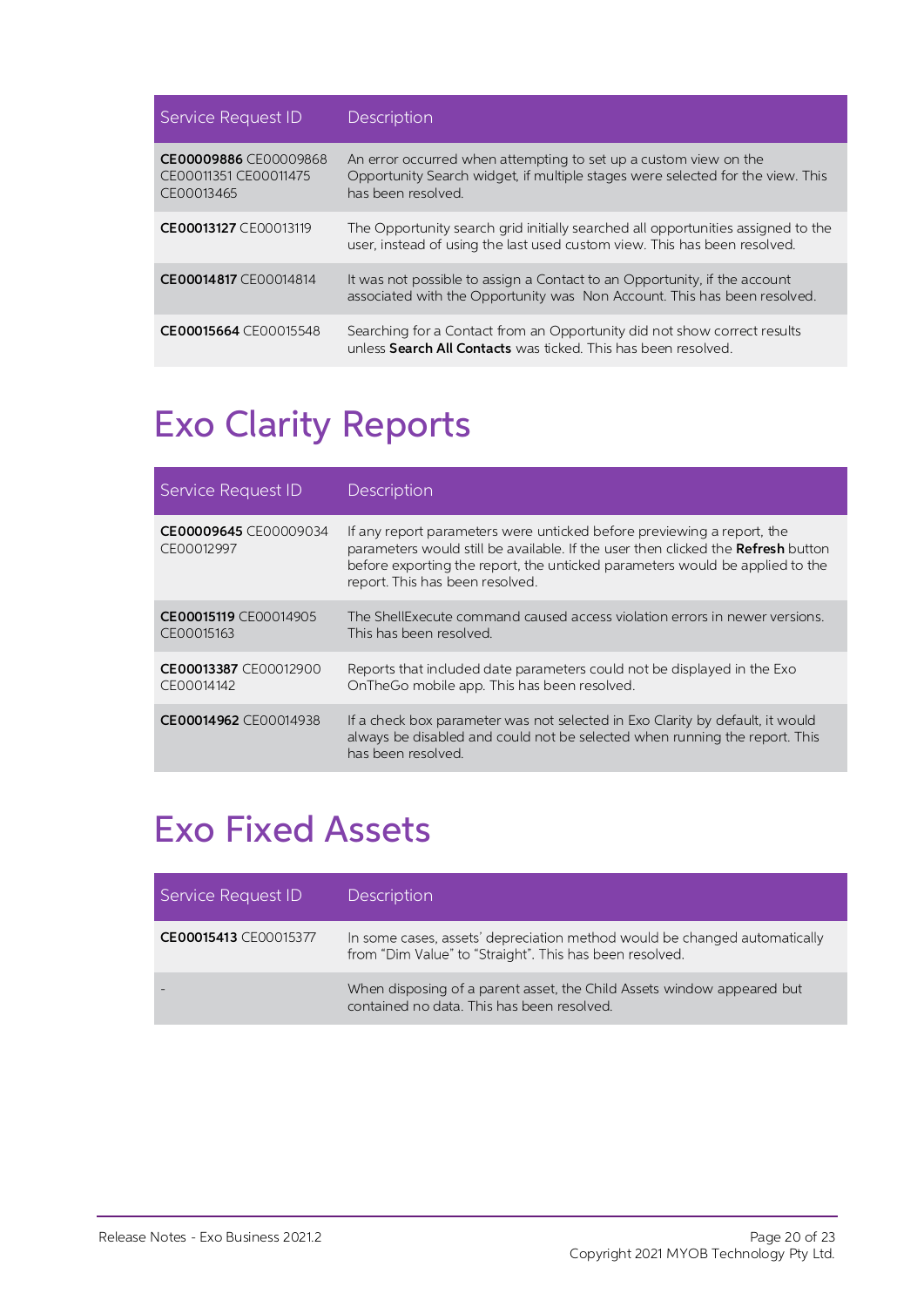## <span id="page-23-0"></span>Exo POS

| Service Request ID    | <b>Description</b>                                                                                                                                                                        |
|-----------------------|-------------------------------------------------------------------------------------------------------------------------------------------------------------------------------------------|
| CE00014503 CE00014501 | The <b>Print</b> button on the Sales Orders screen did not include the Order, List, List<br>(Clarity), Proforma, Backorder and Print History dropdown options. This has<br>been resolved. |

## <span id="page-23-1"></span>Exo Business Configurator

| Service Request ID    | <b>Description</b>                                                                                                                                                                                                                                        |
|-----------------------|-----------------------------------------------------------------------------------------------------------------------------------------------------------------------------------------------------------------------------------------------------------|
| CE00014773 CE00014714 | When upgrading from an older version with the SQL Server compatibility level<br>set to 150, the upgrade would fail on the Exo Fixed Assets module. This has<br>been resolved.                                                                             |
| CE00016335 CE00016324 | When editing widgets, an error message appeared if the user clicked the <b>New</b><br><b>Node or New Subnode</b> buttons. This has been resolved.                                                                                                         |
|                       | After upgrading Exo Business, it could become impossible to open the<br>Configuration Assistant, as the message "Please run ExoConfig to update Exo<br>Configuration Assistant to version 2021.1.0.0 or higher." would appear. This has<br>been resolved. |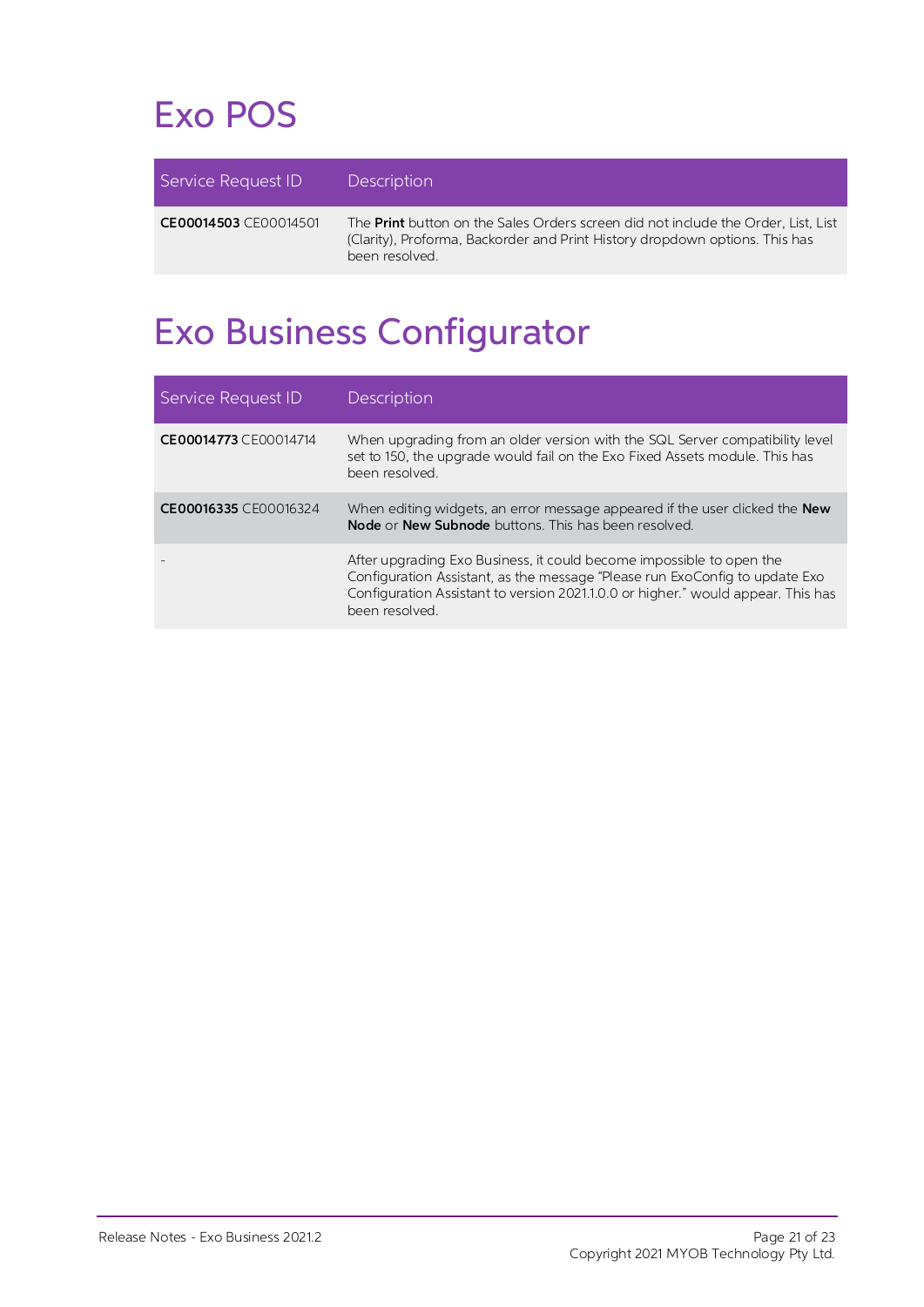# <span id="page-24-0"></span>Known Issues

The following issues have been identified as requiring end-user attention in this release.

#### Issue with Large Budget Reports in CRM

If you have a budget report with thousands of lines, the error message "Insufficient memory for this operation" appears when you open Exo CRM.

To prevent this error, you must either delete or disable the budget.

#### Potential Unicode Issue with Barcodes on Clarity Forms

The error message "Invalid Codeword" appears when you print a label for a fixed asset<br>with an asset code containing Unicode characters.

The error occurs because the PDF barcode format used by Exo Business does not support Unicode. You can get around this problem by changing the barcode type to QR code, or by stripping Unicode characters before barcode crea

To change to QR codes:

- 1. In Clarity Report Designer, open the asset label report
- 2. In the report's properties, change the barcode type to  $QR Code$ .
- 3. Under QRCodeSettings change the CharEncoding option to bceUTF8.
- 4. Save your changes.

Note: If you plan to scan the labels, you need scanner software that can read QR codes.

#### Print window display issue in High DPI

In High DPI mode, some of the caption text on the new Print window for reports (see page **Error! Bookmark not defined.**) is cut off.